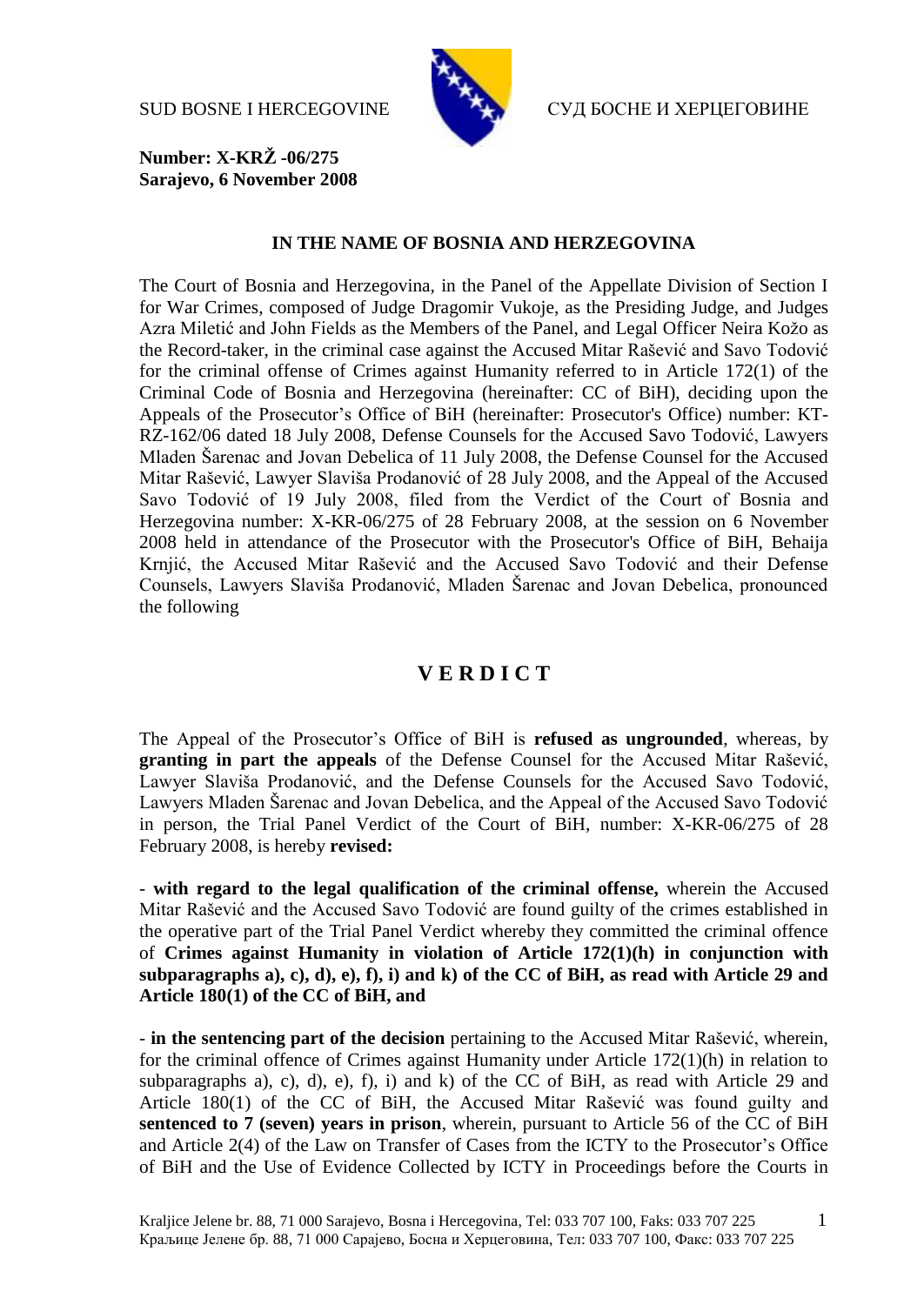BiH, the time spent in custody from 15 August 2003 shall be credited towards the pronounced sentence of imprisonment.

## **In the remaining part, the Trial Panel Verdict shall remain unmodified.**

## **R e a s o n i n g**

By the Verdict of the Court of Bosnia and Herzegovina (Court of BiH) number: X-KR-06/275 of 28 February 2008, the Accused Mitar Rašević and the Accused Savo Todović were found guilty of the acts described in the operative part of the referenced Verdict, under Counts 1 through 5, by which they committed the criminal offense of Crimes against Humanity in violation of Article 172(1)(h) of the Criminal Code of BiH, as read with Article 29 and Article 180(1) and (2) of the CC of BiH, that is:

- under Count 1 which encompasses sub-counts 1.b) and 1.c) – torture and other inhumane acts of a similar character intentionally causing great suffering, or serious injury to body or to physical or mental health, under Article 172(k) and (f) of the CC of BiH;

- under Count 2 - depriving another person of his life (murder), under Article 172(a) of the CC of BiH;

- under Count 3 – imprisonment and other severe deprivation of physical liberty in violation of fundamental rules of international law, and other inhumane acts of a similar character intentionally causing great suffering, or serious injury to body or to physical or mental health, under Article 172(e) and (k) of the CC of BiH;

- under Count 4 which encompasses sub-count 4a) – enslavement under Article 172(c) of the CC of BiH, under counts 4b) and 4c) – enslavement and other inhumane acts of a similar character intentionally causing great suffering, or serious injury to body or to physical or mental health, under Article 172(c) and (k) of the CC of BiH; and

- under Count 5 – deportation, forcible transfer and enforced disappearance, under Article 172(d) and (i) of the CC of BiH.

For the referenced crime, pursuant to Article 285 of the CPC of BiH and applying Articles 39, 42, 48 and 49 of the CC of BiH, the Trial Panel sentenced the Accused Mitar Rašević to imprisonment for a term of 8 (eight) years and 6 (months), and the Accused Savo Todović to imprisonment for a term of 12 (twelve) years and 6 (six) months.

Pursuant to Article 56 of the CC of BiH and Article 2(4) of the Law on Transfer of Cases from the ICTY to the Prosecutor's Office of BiH and the Use of Evidence Collected by the ICTY in Proceedings before the Courts in BiH, the time which the Accused spent in custody was credited towards the pronounced sentence, under the Decisions of both the ICTY and the Court, that is, in the case of the Accused Mitar Rašević from 15 August 2003, and in the case of the Accused Savo Todović from 15 January 2005, to the time of their referral to serve the sentence, whereas, pursuant to Article 188(4) of the CPC BiH, they are relieved of the duty to reimburse the costs of the criminal proceedings.

The same Verdict acquitted the Accused of the charges that they had committed the criminal offense of Crimes against Humanity in violation of Article 172(1)(f) and (k) of the CC of BiH in a manner as described under Sections 1 and 1a) of the acquitting part of the Verdict.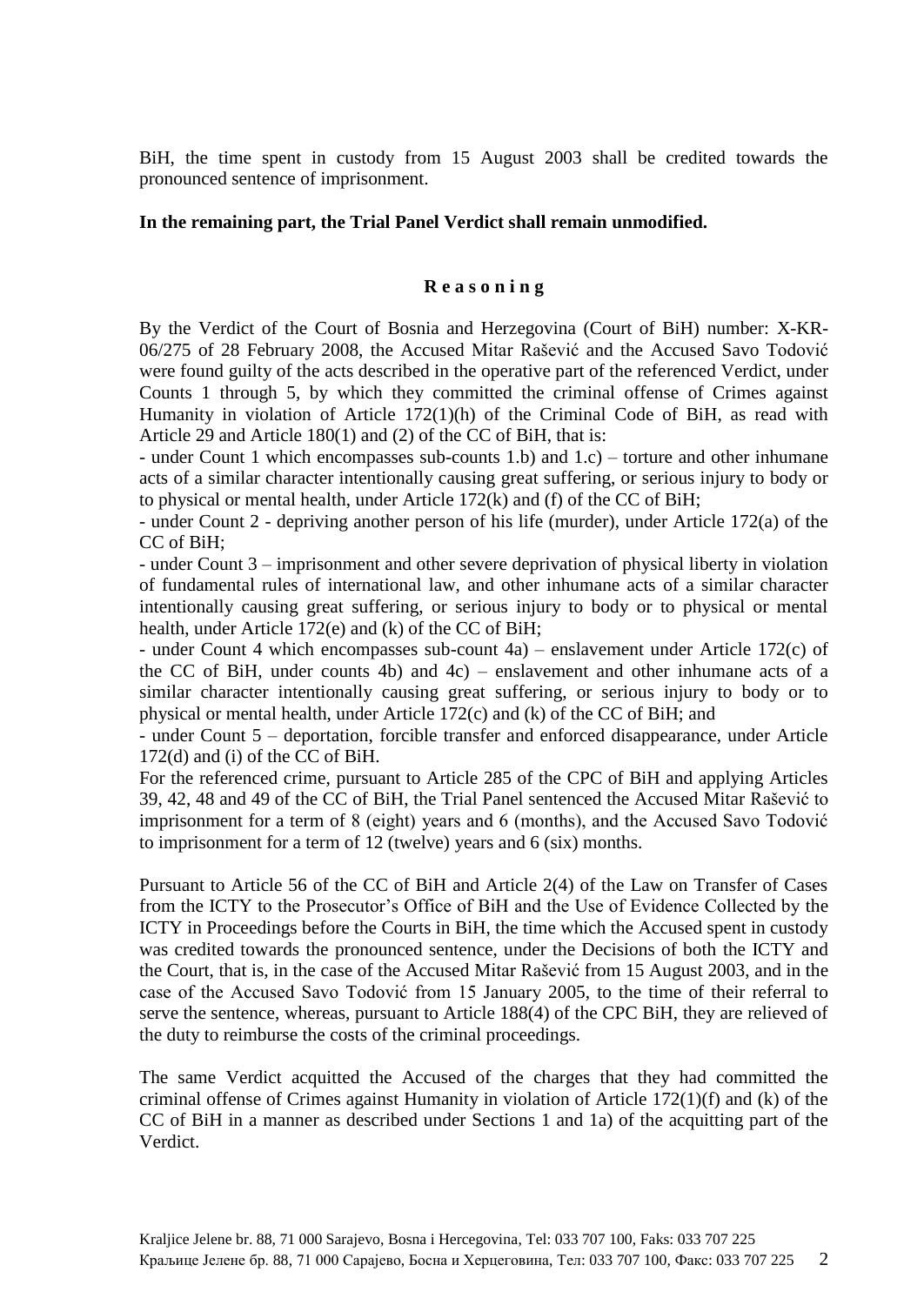The Prosecutor with the Prosecutor's Office of BiH, Defense Counsel for the Accused Mitar Rašević, Lawyer Slaviša Prodanović, Defense Counsels for the Accused Savo Todović, Lawyers Mladen Šarenac and Jovan Debelica, and the Accused Savo Todović himself filed the appeals from the Verdict in a timely manner.

The Appeal of the Prosecutor's Office contests the Trial Panel Verdict due to the alleged erroneously and incompletely established state of facts as provided for under Article 299 of the CPC of BiH, and the Decision on the criminal sanction as provided for under Article 300(1) of the CPC of BiH, and moves the Court to entirely uphold the Appeal as founded and to revise the Trial Panel Verdict by imposing more severe sentences on the Accused than those pronounced.

The Defense Counsel for the Accused Mitar Rašević, Lawyer Slaviša Prodanović, contests the Verdict due to the alleged essential violation of criminal procedure provisions, the erroneously and incompletely established state of facts, violation of the Criminal Code and the Decision on the criminal sanction, and moves the Appellate Division of the Court to revise the contested Verdict and acquit the Accused of the charges, or to revoke the Verdict and schedule the trial.

The Defense Counsels for the Accused Savo Todović, Lawyers Mladen Šarenac and Jovan Debelica, also contest the Trial Panel Verdict on all grounds of appeal as foreseen by Article 296 of the CPC of BiH, and move the Appellate Division of the Court to entirely uphold the appeal as well-founded, to revise the contested Verdict in its convicting part by finding the Accused not guilty of any counts under which he has been found guilty, or to entirely revoke the contested Verdict and schedule a new trial or, alternatively, to impose a more lenient sanction.

Finally, the Accused Savo Todović contests the Verdict due to the alleged violation of the criminal code, the state of the facts being erroneously or incompletely established, and the Decision on the criminal sanction. He moves the Court to grant the Appeal, revise the Trial Panel Verdict in its convicting part and acquit the Accused of the charges.

The Defense Counsels for the Accused, Lawyer Slaviša Prodanović (for Rašević) and Lawyer Jovan Debelica (for Todović), and the Accused Savo Todović, responded to the Appeal by the Prosecutor's Office and proposed the Appeal to be refused as ungrounded.

In the reasoning of its appeal, the Prosecutor's Office argues that the Trial Panel, in the Reasoning of the Verdict, failed to establish the decisive facts as they existed in reality and that the facts were established erroneously and incompletely as the Verdict does not include sufficient reasons, that is, it does not sufficiently reason the decisive facts. The Accused were acquitted of the counts of the Indictment that related to their criminal acts such as persecution by way of imprisonment, inhumane conditions, torture and beatings, of which many witnesses testified. The Prosecutor's Office believes that these criminal acts must have been defined as perpetration under Article 172(1)(f) and (k), as defined by the Indictment. More specifically, the Prosecutor's Office deems that, materially, the elements of inhuman treatment and cruel treatment are the same. The degree of physical or mental suffering required to prove either one of those offences is lower than the one required for torture, though at the same level as the one required to prove a charge of willfully causing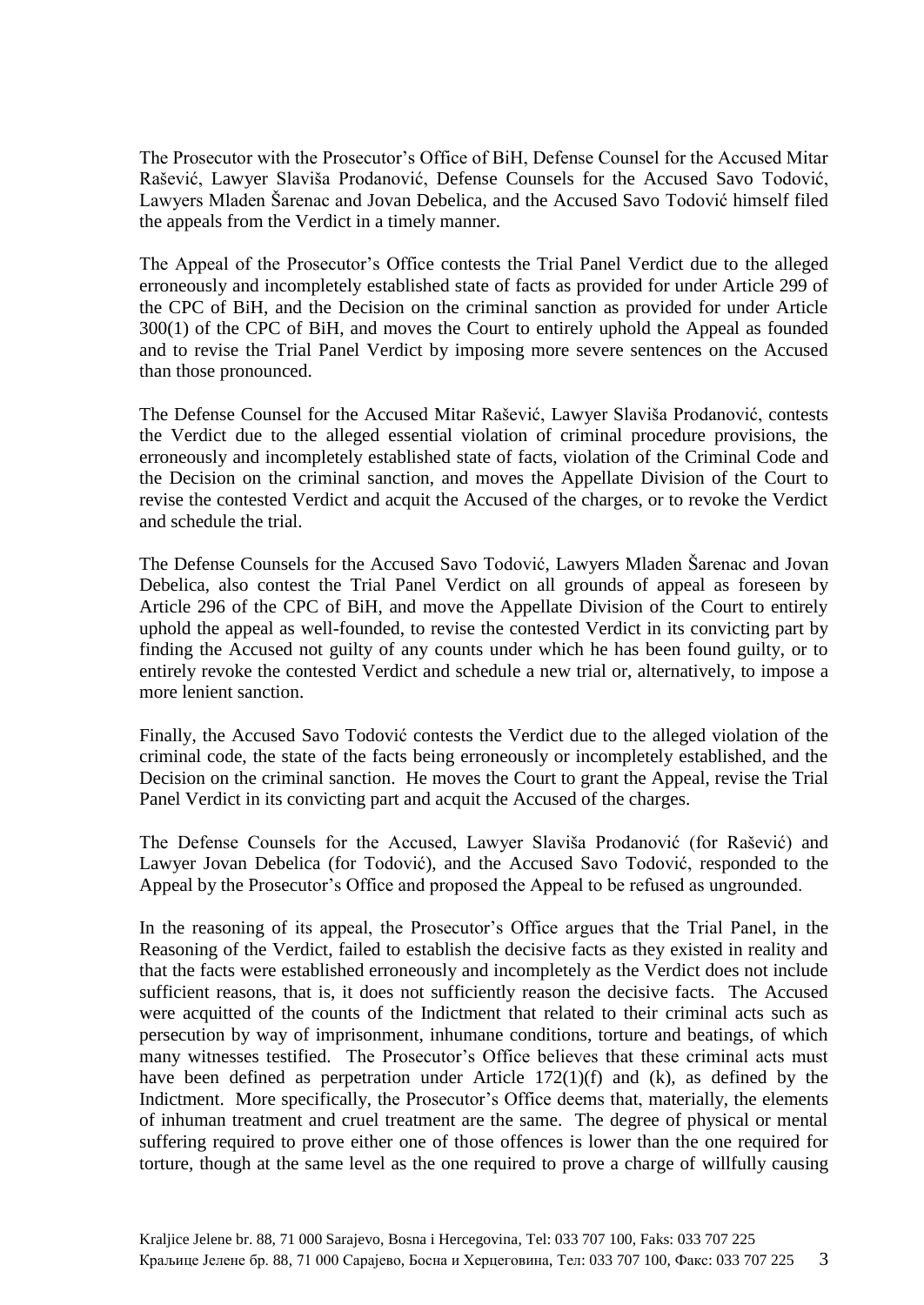great suffering or serious injury to body or health which results in a grave and long-term disadvantage to a person's ability to lead a normal and constructive life. According to the arguments in the Appeal, any comment on whether this happened to the imprisoned civilians is redundant; it would suffice to once again listen to the evidence of all witnesses. Therefore, the Appeal concludes that, with regard to the criminal acts of which the Accused have been acquitted, the Trial Panel did not establish the decisive facts as they existed in reality, and the facts were established erroneously and incompletely, as the reasons stated in the Reasoning of the Verdict do not sufficiently reason the decisive facts which the Appeal claims to be proven.

Furthermore, the Prosecutor's Office argues that the Trial Panel did not sufficiently analyze the aggravating circumstances specified by the Prosecution in the Closing Argument, where the Prosecution in particular stressed that that it sees no grounds for any mitigating circumstance on the part of the Accused, whilst the Trial Panel focused greatly on the mitigating circumstances that affected the length of the pronounced sentence. The Prosecutor's Office argues that the imposed sanctions are not appropriate in relation to either the gravity or the consequences of the crime because, in order to achieve the purpose of punishment, the sanction has to be, *inter alia*, a just and morally justified one. Therefore, the sanctions imposed in this case do not satisfy the purpose of punishment, neither in the sense of special nor general deterrence.

The arguments in the Appeals by the Defense Counsels for the Accused Mitar Rašević and Savo Todović, and the Accused Savo Todović, primarily refer to the violation of the Criminal Code, wherein they state that not only is the Court of BiH's jurisprudence unacceptable, but it is also unlawful. The Defense believes that the Court must have applied the law which was applicable at the time of the perpetration of the acts qualified in the Indictment as acts of the criminal offenses of which the accused Rašević and Todović were found guilty, namely the Criminal Code of the former SFRY, which, as the adopted law, was also applicable in the Republic of BiH after it was recognized as an independent state. That Code, under Chapter 16, which is entitled *Criminal Acts against Humanity and International Law,* stipulated various forms of criminal offenses under the title *War Crime against the Civilian Population*, and a prison sentence of at least 5 years or the death penalty were prescribed for those offenses. When the death penalty was eliminated from the system of punishments in BiH, the most severe punishment was a 20-year imprisonment, in which way the requirements have been met to apply the CC SFRY as a more lenient law, which also recognizes the regulation on mandatory application of a more lenient criminal code. The application of this code is also justified by the analysis of the criminal offenses in Article 142 of the CC SFRY, under Chapter 16, which has almost identical and substantively completely the same title as Chapter 17 of the CC BiH, and the criminal offenses in Articles 172 and 173 of the CC BiH, which clearly indicates that Article 142 of the CC SFRY protects all that is protected in Articles 172 and 173 of the CC BiH. In their Appeals, the Defense Counsels also contest the application of Article 4a of the CC of BiH, whereas it is argued in the appeal by the Defense Counsel Slaviša Prodanović that it is unlawful, unconstitutional and contrary to Article 11 of the International Bill of Human Rights and Article 7 of the European Convention for the Protection of Human Rights and Fundamental Freedoms, since Article 4a of the CC BiH makes worthless the legal postulates protected under international bills and conventions, and it is therefore clear that the mentioned provision cannot be used as a ground for the application of the CC BiH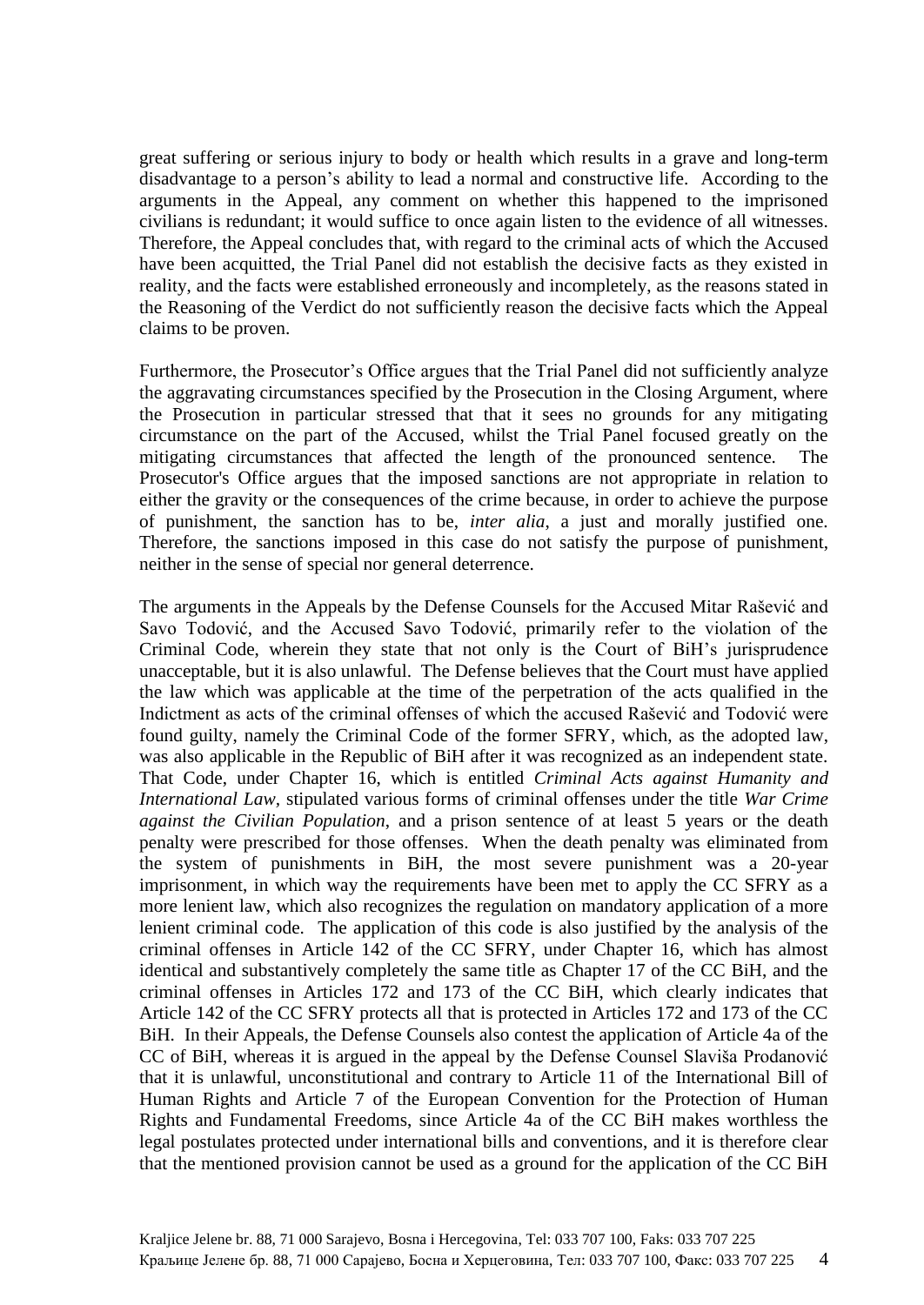to criminal offenses which were committed before the enactment of that code, while the Appeal by the Defense Counsels Mladen Šarenac and Jovan Debelica states that this provision derogates the provisions of Articles 3 and 4 of the CC of BiH, thus nullifying the two principles on which the criminal law is based, the principle of legality and the principle of time constraints regarding applicability.

With regard to command responsibility, it is stated in the appeal by the Defense Counsel for the Accused Mitar Rašević that the Prosecutor did not prove, nor was he proving the guilt of the accused Rašević as a co-perpetrator of the acts with which he was charged under socalled command responsibility, which is prescribed under the 2003 CC BiH. The Defense submits that the accused Rašević should not be found guilty either under the previously existing doctrine of so-called command responsibility in international law or under the broadly established doctrine of this form of individual responsibility which was established and came into existence in judgments of the ICTY in The Hague. The Appeal further argues that the command responsibility, as well as membership in joint criminal enterprise, may only be considered from the aspect of the overall actions of the Accused Rašević, who was the Commander of Guards at the KPD (*Trans. Note: Correctional Facility*), and he therefore had no competences over the military persons, nor did he have authority to punish the guards if they exceeded their authority, although he was their superior, and there is no failure in this case. It is also argued that the events stated in the charges were obviously accidental, hence not planned in advance, so the accused Rašević could not have even known that any of the guards was about to commit an unlawful act, and thereby he could not have taken any measures, even if he had been authorized to take them, to prevent such conduct of the guards. The Appeal concludes that the Court should not have found the Accused guilty under the theory of command responsibility, because he did not have the command responsibility, nor could he have had it.

With regard to the concept of "command responsibility", the Defense for the Accused Savo Todović submits in its appeal that the law applicable to this particular case is the CC SFRY which does not include the theory of command responsibility, which cannot be incorporated into the legal system of BiH either through Article 4a of 2003 CC of BiH, or as the "general principle of international law". The Defense argues that even if the theory of command responsibility were to be applied, in the way as it can be found in the ICTY jurisprudence, the Prosecutor's Office failed to prove all foreseen elements based on which the Accused Todović could be found guilty. Therefore the Defense is of the view that the decision on his criminal liability under the theory of command responsibility, as rendered by the Trial Panel, is erroneous.

Insofar as the Joint Criminal Enterprise is concerned, the Defense for the Accused Mitar Rašević claims that the provisions of the General Part of the CC BiH indicate that the Criminal Code of BiH does not recognize the provision of the joint criminal enterprise, which means that every perpetrator of a crime must commit the criminal act with intent or negligently and that he is always held responsible only within the limits of his intent or negligence, whether he personally commits the act which constitutes an element of a criminal offense or helps another in the commission of that act, or incites another to commit a criminal offense. The Defense notes that the First Instance Verdict amply uses this concept from the ICTY judgments, then it would be necessary to decide which category of the joint criminal enterprise is involved here, given that there are three categories. Citing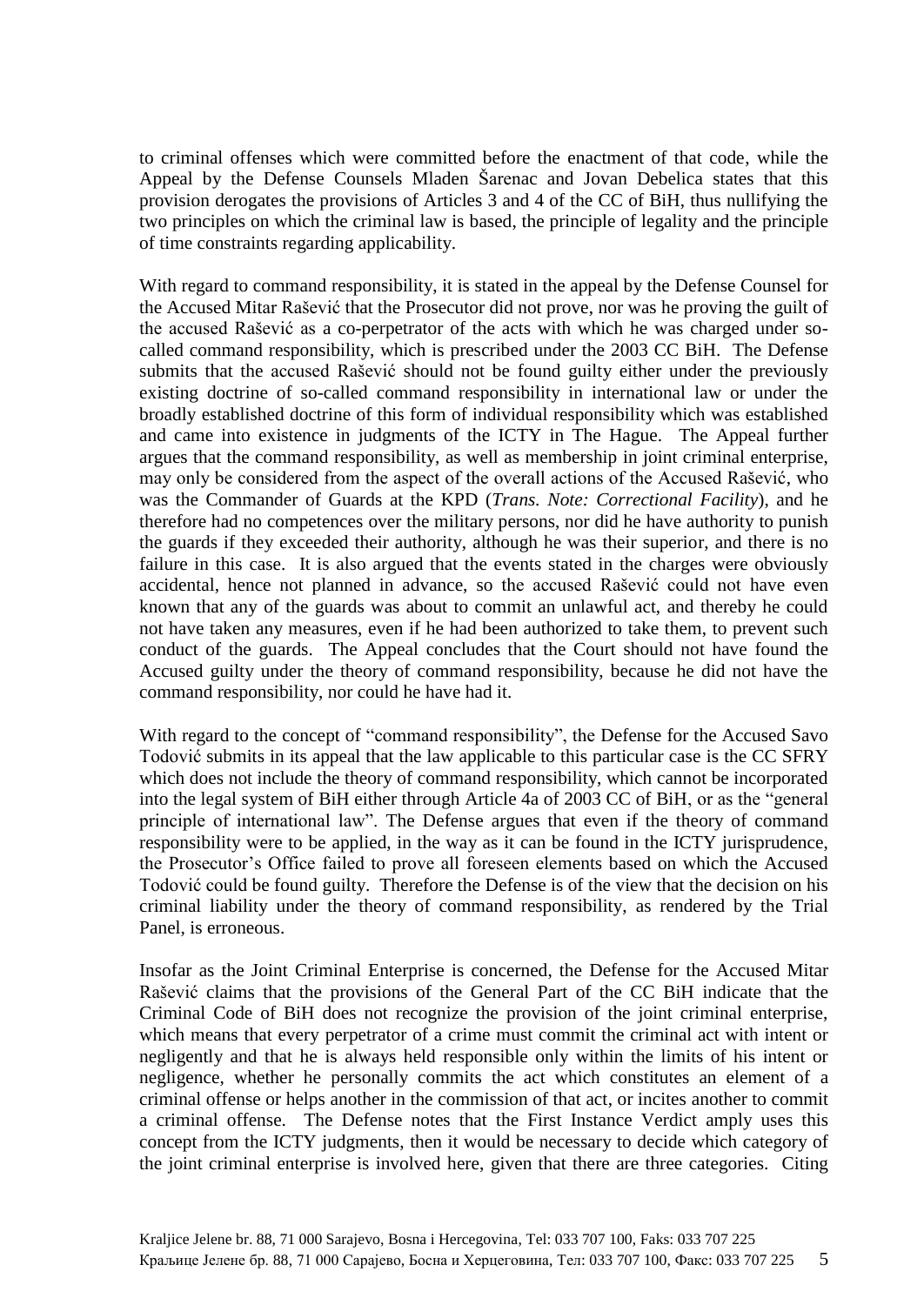certain ICTY judgments without linking those positions to the testimonies of the witnesses who were victims and who testified about the behavior of the accused Rašević makes the verdict completely unclear. The Defense asks as to what is the contribution and the individual responsibility of the accused Rašević for the crimes committed within the systematic joint criminal enterprise, and how he contributed to the improvement of the system? The Defense believes that the Verdict does not offer the answers to that question, but it only offers the statements. Furthermore, the Accused could not foresee his criminal liability by referring to Article 62 of the SFRY CC (it is likely that they actually referred to Article 26 of the CC of SFRY) as stated in the First Instance Verdict, nor could he or the persons familiar with the criminal law have known or presumed that the laws retroactively valid would be passed. The Accused could not have presumed that his acts of kindness would contribute to the imagined criminal association about whose existence the Accused did not know.

In its appeal, the Defense for the Accused Savo Todović also objects to the application of a concept that does not exist in the criminal legislation of BiH, that is, the concept of joint criminal enterprise, which is, furthermore, not even foreseen in the CC SFRY as well, nor does it have the underpinning in international customary law. Criminal responsibility of Savo Todović under the joint criminal enterprise concept does not accrue from statute or Article. To the contrary, it was a theory devised and developed by the ICTY judges, which was argued by ICTY prosecutors so as to broaden the scope of criminal responsibility beyond the Statute, as it arises from a historical context and from the ICTY Statute, as well as from international customary law, that joint criminal enterprise may not be incorporated in any valid theory of responsibility applicable to Savo Todović. Even if we presume it possible, the Appeal argues that the Verdict still failed to provide a consistent and coherent explanation of the joint criminal enterprise concept.

The Appeal further elaborates that the CC of BiH includes the form of liability because of the common purpose or goal, but in Articles 29 and 35 of the Code. Although the text of Article 29 of the CC BiH differs from Article 22 of the CC SFRY and leads to the expansion of the doctrine, similar distinctions can be drawn between Article 29 of the CC BiH and the doctrine on joint criminal enterprise which differs from co-perpetration in that the joint criminal enterprise does not require causation between the conduct of the accused and the committed criminal offence. According to Article 29 of the CC BiH the conduct of the accused must be *sine qua non*, that is, if the accused had not participated, the common plan would not have been executed. The *mens rea* element in terms of Article 29 of the CC BiH and the joint criminal enterprise also differs, that is, the burden is therefore shifted on the accused to prove that he was not aware of the system of ill-treatment and accordingly, he did not intend to bring about such consequences, whereas, according to Article 29 of the CC BiH, the presumption on *mens rea* cannot be inferred only from the requirement that *actus reus* of complicity has been met. The Prosecution must prove that the perpetrator acted with the explicit *mens rea* according to Article 35 of the CC of BiH.

Moreover, the Appeal by the Defense for the Accused Mitar Rašević highlights that the First Instance Verdict contains a number of essential violations of the criminal procedure, because the operative part of the Verdict is incomprehensible, internally contradictory, failing to present the reasons for the decisive facts and, in addition, the charges have also gone beyond their scope. The Defense submits that there is an obvious difference in terms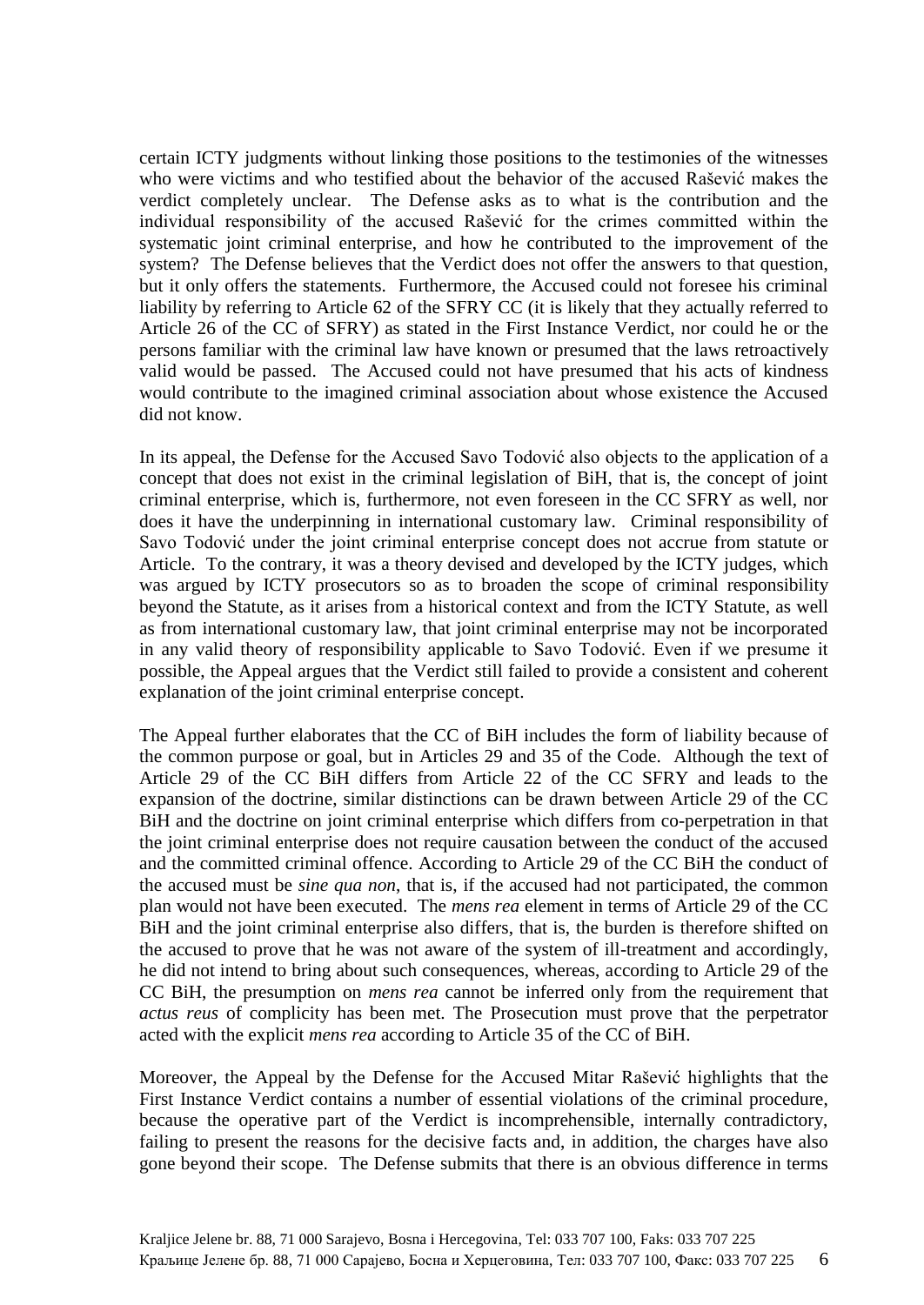of the qualification of the criminal offence when comparing the allegations from the Indictment with the contents of the operative part of the Verdict. To wit, it is not possible to see from the Indictment under which type of the primary offence the criminal actions of the criminal offence can be subsumed since the Indictment claims that the accused committed the criminal offence in violation of Article  $172(1)(h)$  in conjunction with subparagraphs a), d), e), f), k) and i), as read with Articles 29 and 180(1) and (2) of the BiH CC. Therefore, it is not clear whether all seven Counts of the criminal offence are subsumed under each action as charged or only some counts of the basic form of the criminal offence are related to individual actions. The Verdict has separated the Counts of the basic part of individual actions so the Defense is in the dilemma whether they now go beyond the scope of the Indictment. If only Count k) of the Indictment is connected with the actions as described under Counts 1b) and 1c), taking into consideration that the Verdict contains Section f) added to Section k), the Defense is of the view the Accused Rašević was found guilty also of something he is not even charged with. Furthermore, a lot has been changed in the factual description, which is a violation of the identity of the Indictment. To wit, Count 1b) of the Indictment does not mention at all the prisoner with the initials Dž.B., however, the person with these initials is mentioned in the Verdict.

The Defense Counsels for the Accused Savo Todović also submit in their Appeal that the criminal procedure was gravely violated when the challenged Verdict was rendered, as provided in Article 297(1) i) and j) of the CPC of BiH. In addition, the Appeal argues that the right to a fair trial was considerably imperiled by the fact that no appeal was allowed to contest a Decision on established facts prior to filing an appeal to challenge the verdict. The Defense refers to Article 318(1) of the CPC of BiH claiming the right to appeal and to challenge the Decision should have been allowed before the Appellate Division Panel of the Court of BiH prior to the main trial. This is even more so because the Law on the Transfer of Cases from the ICTY to the Prosecutor's Office of BiH and the Use of Evidence Collected by ICTY in Proceedings before the Courts in BiH (hereinafter: the Law on Transfer - LoT) does not define the "right to appeal" from the decisions rendered pursuant to Article 4 of the Law. However, Article 1(2) stipulates that "in case the provisions set forth in this Law do not provide for special provisions for the matters referred to in paragraph 1 of this Article, other relevant provisions of the BiH Criminal Procedure Code shall apply…", which clearly and precisely applies to Article 318(1) when the appeals are permitted from the Decision.

The Defense also argues that the principle of *in dubio pro reo* principle was also violated because the Prosecution had to prove beyond a reasonable doubt that Savo Todović was guilty as charged, since the accused person is presumed to be innocent. The contested Verdict, however, entirely adopts the Prosecution theory that Savo Todović had effective control over the perpetrators of the crimes but it primarily followed from subjective impressions of the witnesses for the Prosecution, thus violating the right of the Accused to the presumption of innocence.

With regard to the facts as established in the contested Verdict, the Defense Counsel for Accused Mitar Rašević argues in the Appeal that he cannot see how the accused Rašević participated in the maintenance of the system of punishment and mistreatment of detainees, from April 1992 to October 1994. In the view of the Defense, all presented evidence confirms that the Accused had nothing to do with the military police and that the detainees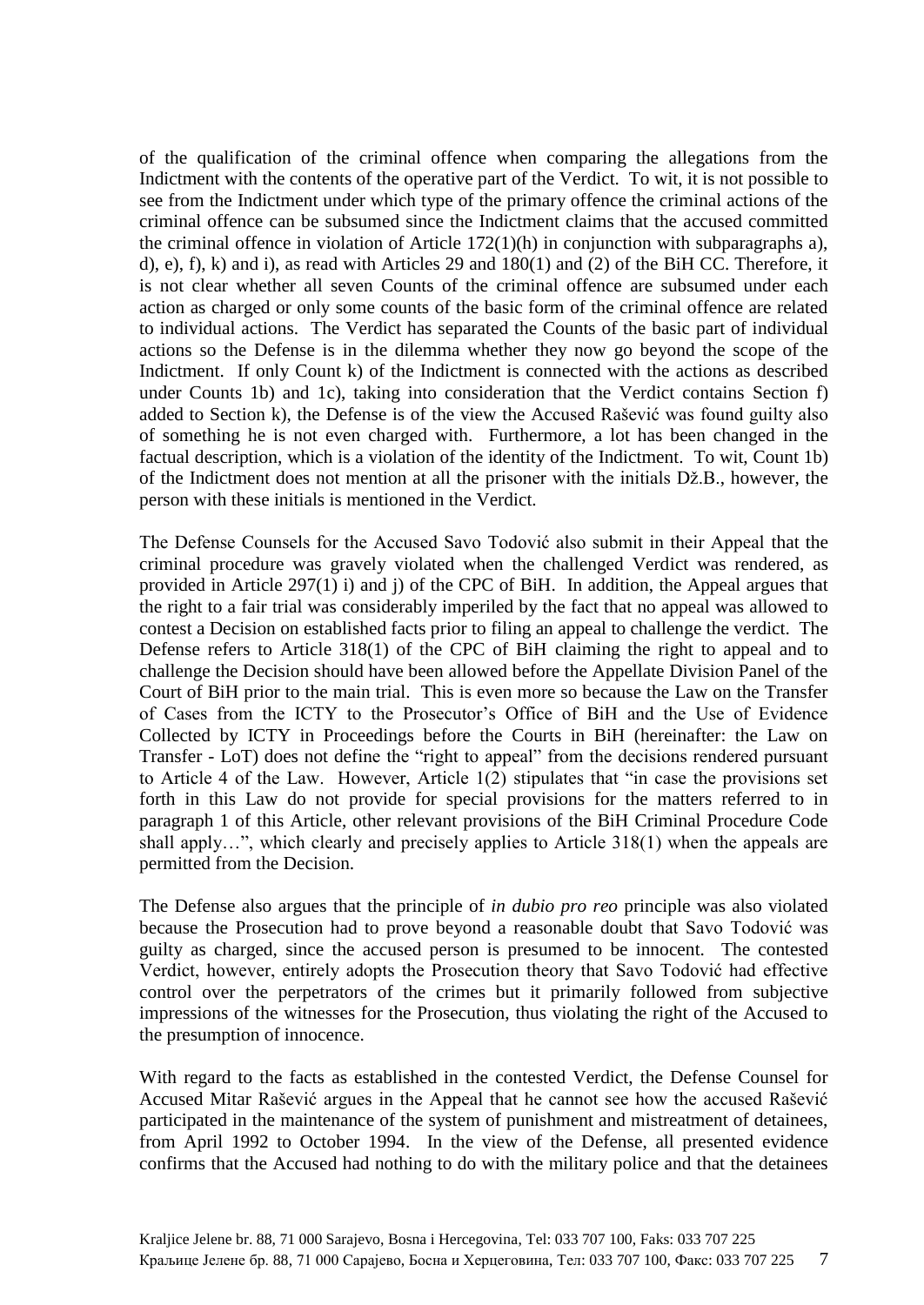were under the sole competence of the Army whereby the staff and the premises of the KP Dom served only as an assistance service for the Army. In addition, the Appeal argues that the guards had never selected detainees for interrogation but that they had always done that based on the lists brought by the authorized military persons and at the beginning by the civilians who were inspectors of the PSC Foča.

With regard to Section 1b), the Defense submits that it did not contest that DŽ.B. was beaten up and locked in the solitary confinement cell nor did the Defense contest the events related to Nurko Nišić and to the detainee S.M. However, the Defense cannot see how the Accused Rašević contributed to the above mentioned. As for the incident with the detainee S.M, the Defense argues that the incident did not take place as stated in the operative part of the Verdict. The Accused himself described the event in detail; however, the Verdict does not evaluate evidence either individually or in their correlation. There is no evaluation as to which witness the Court did or did not give credence to, for what reasons it finds the facts proven or not proven, particularly evaluating the authenticity of contradictory evidence by which it was guided while adjudicating legal issues, in particular while establishing whether there exist the criminal offence and the criminal responsibility. According to the Appeal, these formal defects result in the failure of the First Instance Verdict to present the grounds on decisive facts, having as a consequence the essential violation of the criminal procedure provisions.

As for the incident with the witness FWS 71, the Defense also contests that the incident took place in the manner as described. Apart from this witness, witness FWS 76 was also examined and their testimonies differ essentially. In addition, witness FWS 71 gave two different statements before the Investigators which differ from the testimonies at the main hearing. The Defense claims with certainty that witness FWS 71 made up a story that he was beaten up by the guards for twenty minutes until he fainted.

Finally, the Appeal does not contest that there were incidents. However, there were no failures by the Accused Rašević which could be included under the acts of the criminal offence of which he was found guilty.

With regard to the operative part of the Verdict pertaining to Count 1c) under which Rašević was found guilty, it is unclear which actions constitute the element of the criminal offence. That is, the evaluation is missing as to which reasons guided the Court to resolve this legal matter, particularly concerning the existence of the criminal offense and criminal liability of the Accused Rašević. To wit, it is stated in the operative part of the Verdict that the Accused Todović, together with other guards, mistreated and beat Enes Zeković, so the Appellant inquires what the failure of the Accused Rašević was since he was not present on that occasion.

Furthermore, with regard to Section 2 of the operative part of the Verdict, the Defense claims that a pattern of beatings and mistreatment of detainees by the guards did not exist although there were some sporadic incidents. This was corroborated by the statements of a majority of witnesses. According to the Appeal, such incidents may not be considered under the actions of the primary criminal offence committed in violation of Article 172 of the BiH CC. In addition, the Defense notes that ample evidence confirms that nothing could have been done without the permission or consent by the military Commander, Colonel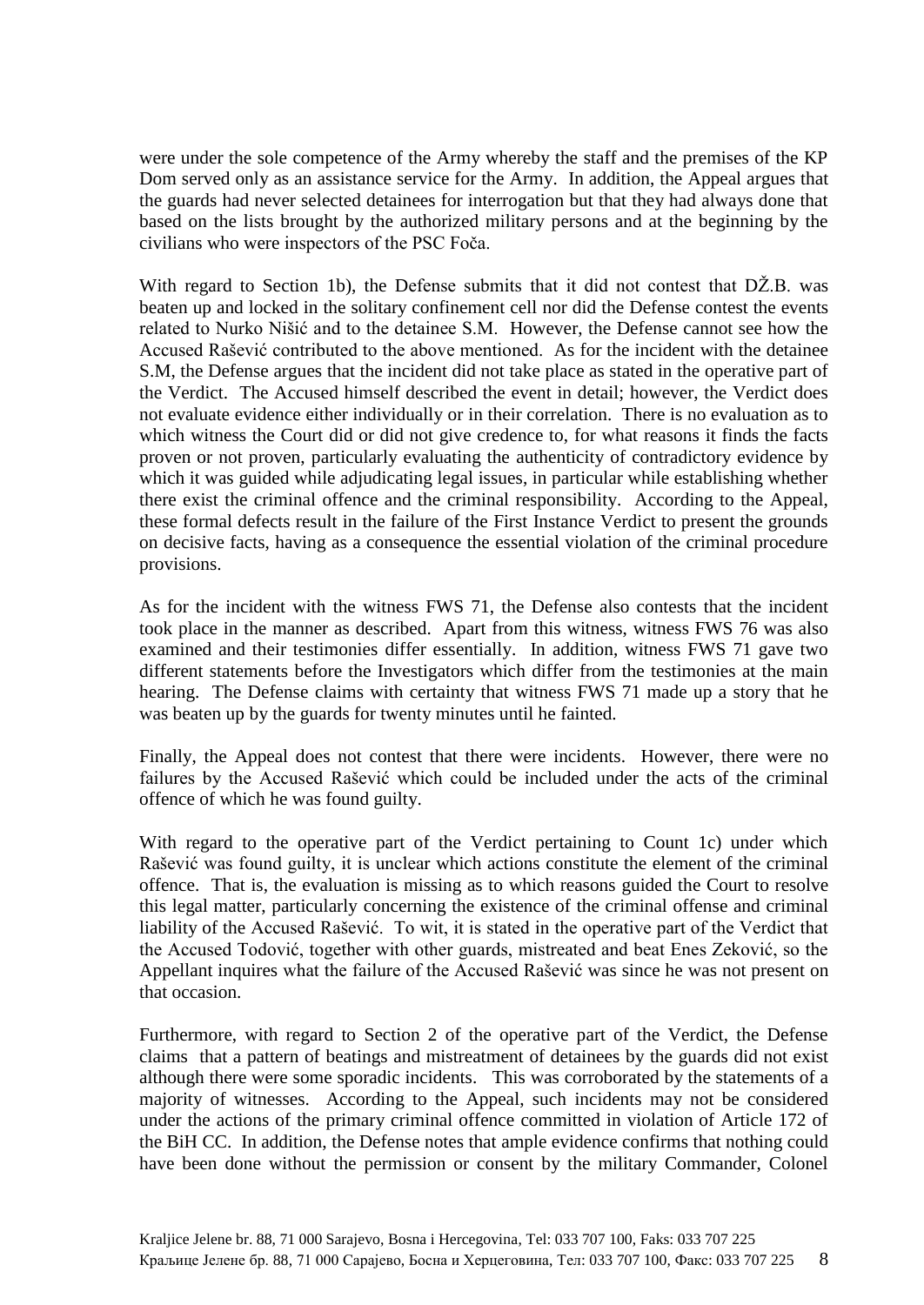Kovač, and the Accused Rašević was not authorized to oppose that or to prohibit interrogations and beating up of detainees by the military police officers and the army.

The Appeal also argues that the Accused Rašević, as the Commander of Guards, had nothing to do with the bad conditions in the KP Dom at the beginning of the armed conflict, of which he was found guilty under Section 3 of the Verdict nor did he have anything to do with the hygiene conditions in the KP Dom. Witness Milutin Tijanić confirmed that the Accused, as the Commander of the prison guards, had nothing to do with whether the detainees had heating, warm water, bath, soap or toothpaste. However, the First Instance Verdict does not contain any of the comments of this witness' testimony which makes the Verdict defective and constitutes essential violations of the criminal procedure. As for the medical care, it existed in the KP Dom but the Defense is of the view that it was insufficient due to the developments of the war and general shortages which the Accused could not influence. He claims he did his best to help the detainees and that many of the witnesses confirmed that in their testimony. The Accused claims that although it is stated on page 80 of the Verdict that the Indictment accurately describes the factual situation, "the evidence does not establish the existence of the third element, intent, of the crime, or other inhumane acts necessary to make that factual situation a crime against humanity." Regardless of such a conclusion, in Section C of the First Instance Verdict the Accused Rašević was found guilty of the criminal offence committed in violation of Article 172(1)(h) in conjunction with subparagraphs e) and k) although the Accused claims that such actions cannot be committed if there is no intent. The Accused claims this also constitutes an essential violation of the criminal procedure provisions.

As for the Section 4 of the operative part of the Verdict, the Defense argues that it is unclear what the Court meant by the actions described under this Section and under which elements of the underlying criminal offence they can be subsumed. That is, there is a general confusion which makes this Verdict so unclear that the Defense does not know why the accused Rašević was found guilty. To wit, by comparing the operative part of the Verdict with the Indictment, it is possible to note that the accused Rašević is not charged with the perpetration of the criminal offence under Article 172(1)(c) but despite that he has been found guilty also of what he has not been accused. It is indisputable that the Court is not bound to the qualifications from the Indictment. However, the actions constituting the elements of the criminal offence with which somebody is charged must follow from the factual description, whereas nothing follows from the factual description of Section 4, let alone the incriminating action constituting the element of the criminal offence of which he was found guilty. First of all, according to the Appeal, the Court should have addressed the issue as to whether the actions as described in Section 4 could be subsumed under the criminal offence at all since the work obligation was compulsory in the KP Dom before the outbreak of the armed conflict and the convicted persons were obliged to also continue working after the war. The Accused Rašević did not assign detainees or select the persons for labor, or monitor their assignments, and the Verdict did not explain what it understood by the word 'cooperate' with the civilian and external military authorities, as arbitrarily written in the operative part. It is further stated in the Appeal that the operative part of the Verdict in Section 4c) is instructive since the Indictment does not charge the accused Rašević at all with these actions although he was found guilty of those too, but it only charges the accused Todović, which consequently constitutes an essential violation of the criminal offence since the Verdict goes beyond the scope of the Indictment.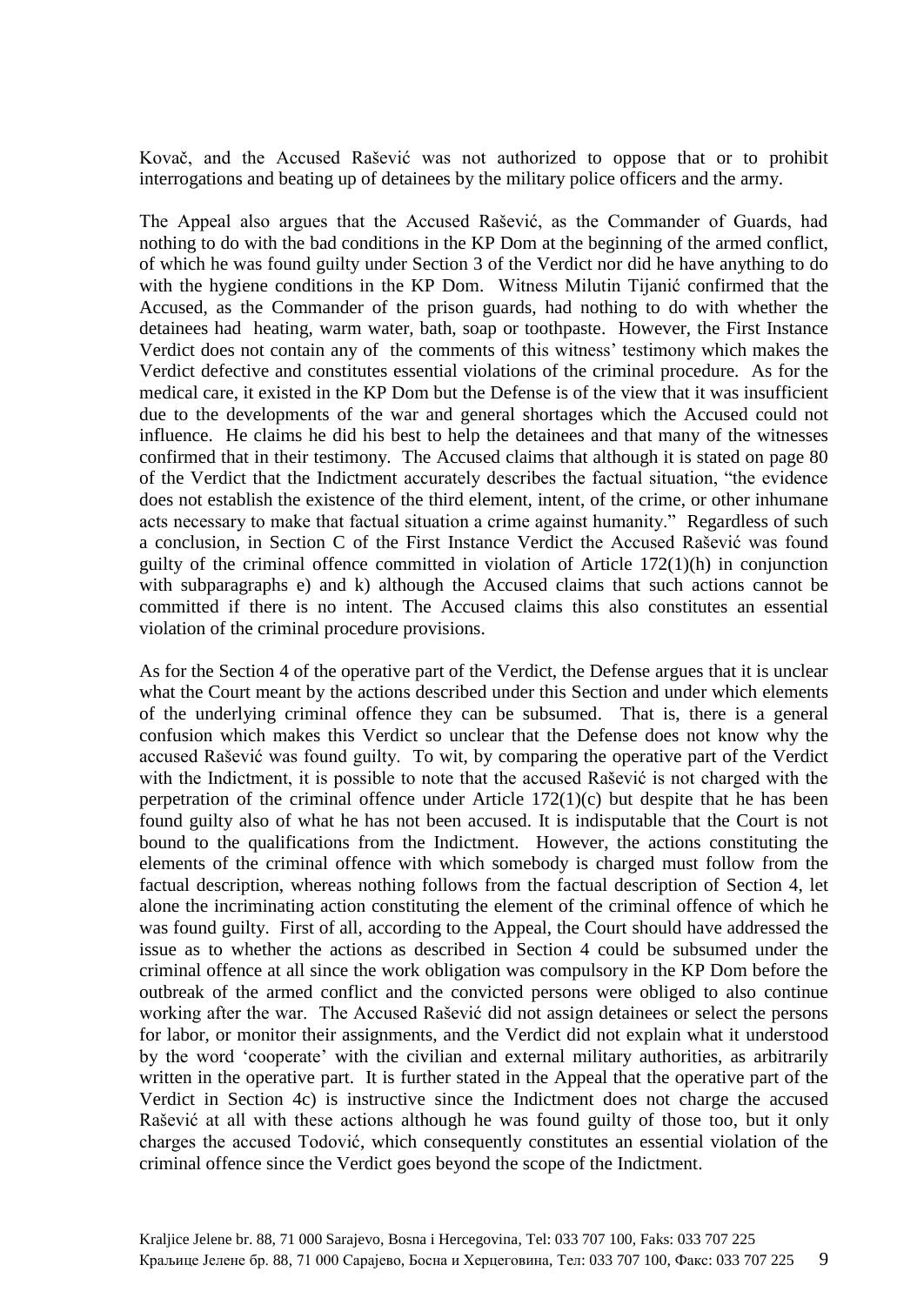By the operative part of the Verdict in Section 5, the Accused Rašević was found guilty of the criminal offence committed in violation of Article 172(1) of the BiH CC in conjunction with subparagraphs d) and i). By comparing the operative part of the Verdict with the Indictment, the Defense notes that it can be seen in the Indictment that the accused Rašević is charged with all counts pertaining to the primary offence (a, d, e, f, k and i) as written in the Indictment. Thus, the Court was obliged to release the Accused Rašević under the other counts of the primary offence, a), e), f) and k), which resulted in an essential violation of the criminal procedure provisions under Article 297(h) of the CPC of BiH, since the Court failed to fully adjudicate the subject of charges by its Verdict. Furthermore, it is not evident in the factual description that the Accused Rašević was in any way linked with the exchanges and the release of detainees from the Foča KPD, which was the exclusive competence of the army. The fact that he served as an escort based upon the order but not by his own will does not constitute the element of the criminal offence as found guilty.

With regard to Section 5, paragraph 2 of the operative part of the Verdict, the Defense notes that the factual description does not show the charges against the Accused Rašević. It does not even mention his name but the first-instance Verdict finds him guilty of the criminal offence in violation of Article  $172(1)(i)$ , of which he has not been accused. The same pertains to Section 5 subparagraph 3 of the operative part of the Verdict. The Accused did not know in any way who would be on the list and did not influence in any way whatsoever the drafting of the list. He neither knew nor could have known what would happen to the persons put on the above list. Finally, even if he had had any doubts the Accused could not have prevented the military police to take over the detainees.

In stating its view on the criminal sanction, the Defense argues that only an acquitting Verdict would be adequate for everything the Accused Rašević was doing in the critical period while the non-Serbs were detained in the KP Dom. In a time of evil he was a true human which is a fact corroborated by all witnesses who testified sincerely and honestly and this is a unique case in that the Prosecution witnesses defended the Accused. Regardless of being convinced that the only fair verdict would be an acquittal, the Defense is of the opinion that there are particularly mitigating circumstances to that extent that the reduction of punishment beyond the legal minimum up to the minimum by which the punishment may be reduced would be relatively adequate if the accused Rašević must be convicted.

The Appeals by the Defense Counsels for the Accused Savo Todović and the Accused himself also object to the erroneous and incompletely established state of facts. Therefore, the Defense Counsels submit in their Appeal that they never disputed the fact that crimes were committed in the KP Dom Foča but they stress that Savo Todović is not responsible for those crimes. The Defense highlights as the most important fact that the civilian authorities did not have absolute control over the happenings in the KP Dom concerning the imprisoned Bosniaks and that they were only in charge of the regular prisoners who served their prison sentences. It can be undoubtedly established from ample evidence that it was the army that had exclusive control and was in charge of the prisoners in the KP Dom Foča who were considered to be prisoners of war. The Appeal states that the Trial Panel erroneously concluded that Savo Todović voluntarily participated and even agreed to take part in the events in the KP Dom Foča. It therefore recalls the position taken by the ICTY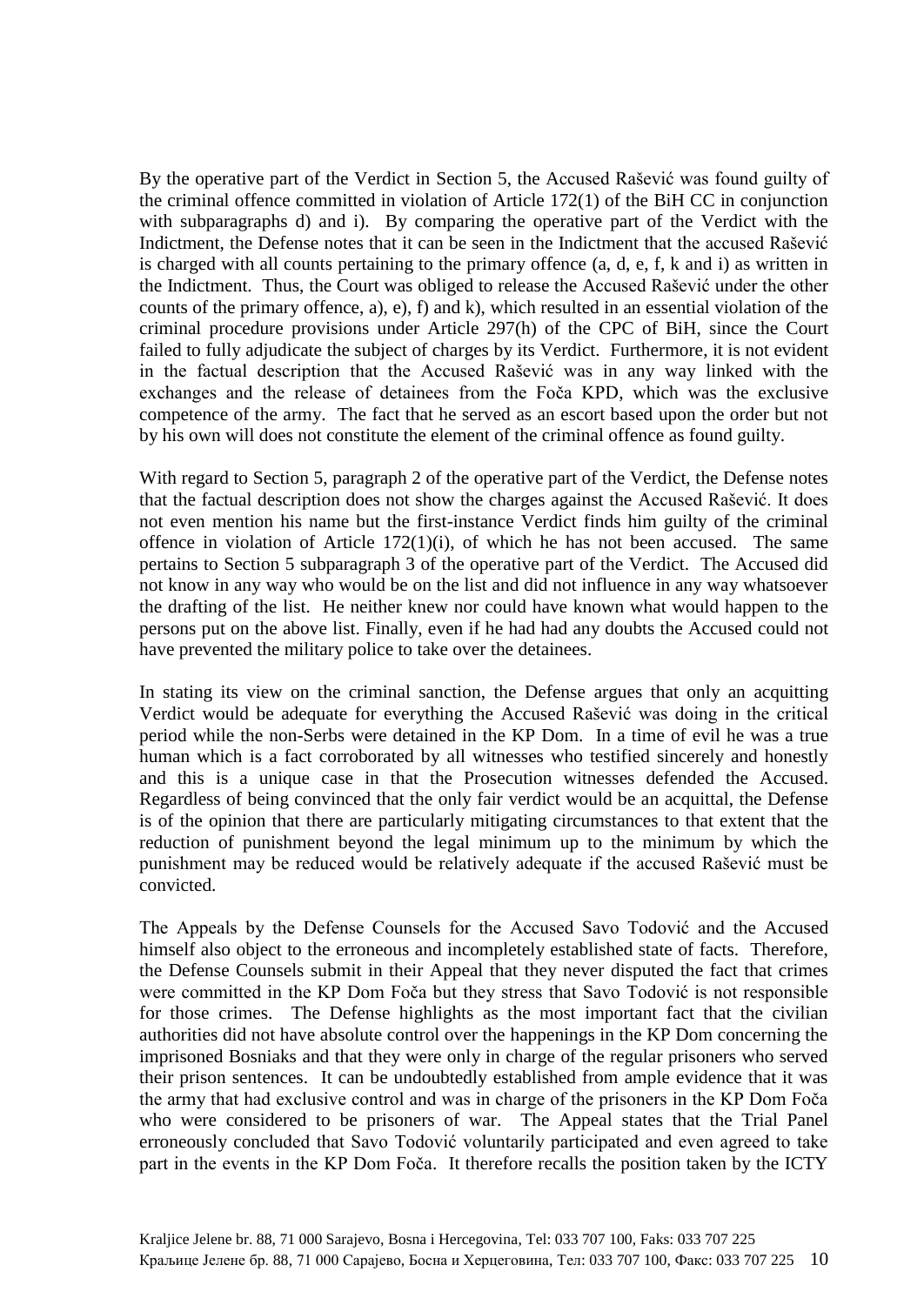Trial Chamber in the Aleksovski case where the situation was similar to the particular situation in the Todović case.

With regard to Section 1b) of the Trial Verdict, the Defense considers that the state of facts pertaining to the events alleged in the operative part of the verdict has not been established correctly since there are inconsistencies in the witness statements about this event. The Defense also reminds the Court that it was accepted as an established fact in the *Krnojelac*  case that there were certain groups of persons that entered the KP Dom and the warden had only a limited control over them (interrogators and members of paramilitary forces) and these are the persons that committed the acts under this count of which Savo Todović has been found guilty. The Appeal stresses that from 20 May to 20 June 1992, after his departure from the frontline, he was on furlough in July in the village of Rijeka, near Foča, helping his parents. The Defense further believes that the Prosecution did not offer any evidence to support the averment that Savo Todović compiled lists for anything, in particular for beatings, takings away and similar. As for the interrogations, the detainees were interrogated by the persons they named, namely Koprivica, Vladičić and Tepavčević, members of the Ministry of the Interior. In addition, the Accused claims he never personally ill-treated the detainees and that is also confirmed by the testimony of the prosecution witnesses.

With regard to the referenced Section, the accused Savo Todović submits in his Appeal that even if the acts constituting the criminal offence as charged had been perpetrated, he could not be charged with that criminal offence because during that "imprisonment and keeping in inhumane conditions" he was under a work obligation in the KPD Foča until 19 May 1992. His work obligation was cancelled on 20 May of the same year and he was assigned to the army to perform compulsory military service. He explains that he was under a work obligation from 23 April 1992 and during that period of time he was not a superior to the alleged perpetrators of that criminal offence nor could he have prevented the perpetration of the alleged offences as he was assigned the duty of an officer in charge of criminal sanctions. He further notes that the factual findings and conclusions about the injured Dž.B. are also inconsistent with the operative part of the Verdict concerning the period of his confinement in the solitary cell, and there is also a difference in the identity of the injured party since it is stated in the Indictment that the person's initials were J.B, while the initials stated in the Verdict are Dž.B.

With regard to this Section, the Accused further notes that his participation in the developments wherein witness FWS71 was beaten up has not been proven in any way whatsoever, which is even more so as, at that time, he was not in the KPD Foča, and witness FWS 71 did not connect him with that event either. In addition, as regards Section 1b), the Accused submits that the incrimination about detainee S.M. being beaten up, which was done by the military police officers, cannot be connected with him since it clearly follows from the presented evidence that he was not present at the time of the perpetration nor could he have prevented it or punished the perpetrators. Whereas, it has been found that the perpetrators of the offense were members of the military police over whom he never had any commanding role. The Accused considers the witnesses Ekrem Zeković and the protected witness FWS 76 hostile witnesses who testified so as to harm him.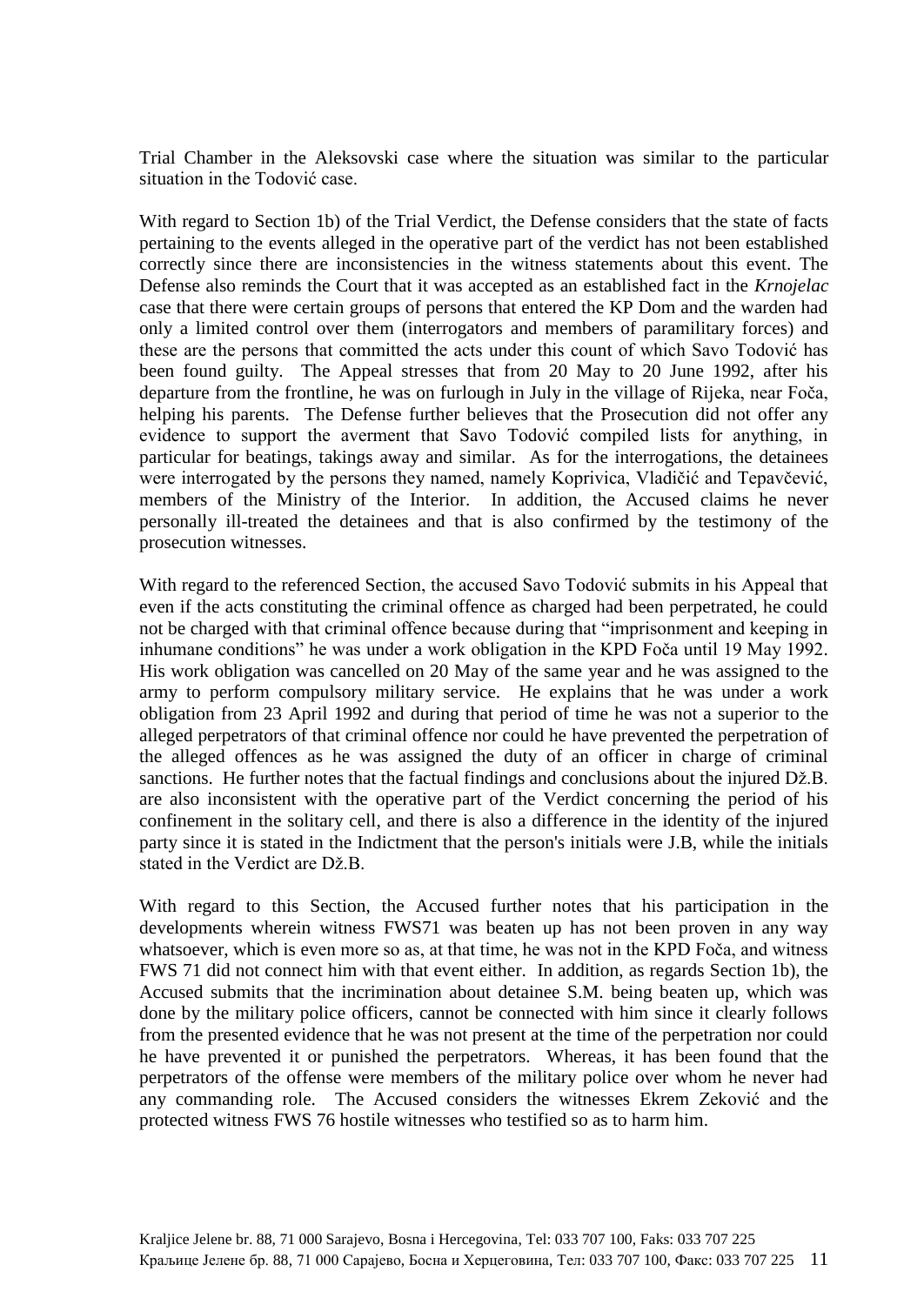The Accused Todović submits that it is unclear as to why the Panel found it proven that he had participated in the perpetration of the criminal offence of torture of Nurko Nišić since the witnesses who also testified about this event stated that the prohibited act took place just before St. Vitus's Day in 1992, that is, at the time of his deployment to the military service. The Accused believes that the beating, if it happened at all, was done by members of the military police, specifically, Drago Zelenović, as testified to by many witnesses including the injured party Nišić. Besides, the KPD staff, either the guards or other employees, could not be present during the interrogations.

With regard to Section 1c), the Defense considers that the conclusion of the Trial Panel stated in paragraph 115 of the First Instance Verdict is wrong. He supports that argument with the statements of witnesses FWS 216 and Ekrem Zeković. He claims that his criminal liability was not proved and that the elements of the criminal offence were also not proved. Concerning this Section, the Accused Todović also refers to the testimony of witness Ekrem Zeković (FWS 216) who, when describing the escape and what followed after he was returned to the KP Dom, did not mention the name of the Accused. The Accused contests the part of this witness's statement wherein he described being beaten up in the solitary confinement cell since the witness cannot recall the name of a single guard who allegedly inflicted serious injuries upon him although the witness stated that he knew all of the employees, and the guards in particular. Further, he referred to this witness's statements given to The Hague Tribunal investigators and the Prosecutor's Office of BiH and before the Court of BiH wherein he stated that the Accused physically mistreated him as well. The Accused pointed out contradictions in these statements and the Accused claims that the testimony was malevolent and intended to harm him.

The Accused admits that he addressed the detainees after Zeković was recaptured and returned to the KP Dom and that he informed them that, as punishment, their food rations would be reduced. It was not his decision but he only passed on the message, which he accepts as his mistake. However, he denies that he told them on that occasion that they would not receive medical care and that their work and walks would be forbidden.

With regard to Section 2, the Defense argues in the Appeal that the Accused Todović had no control over the perpetration of the killings. That is, he had no control over the military police and consequently no control over their actions. Many witnesses stated that members of military police were principal perpetrators of the beatings in the KP Dom and the guard who participated in them, Milenko Burilo, refused to receive the orders of the superiors who were unable to control him.

The Accused Todović stressed in his Appeal that he was not in the KPD from 20 May to early July. Therefore, it is unclear why he had been charged with the incriminations stated under Section 2 of the Verdict. This is even more so as no witness mentioned his name in the context of these events. Furthermore, the Panel also did not prove the participation of guards in this criminal offence since the witnesses were often unconvincing and contradictory in proving the alleged incriminations.

In relation to Section 3 of the operative part of the Verdict, the Defense submits that the Prosecutor's Office found no formal evidence to refute the averments of the accused Todović and Rašević that the prisoners were arrested and brought to the KP Dom by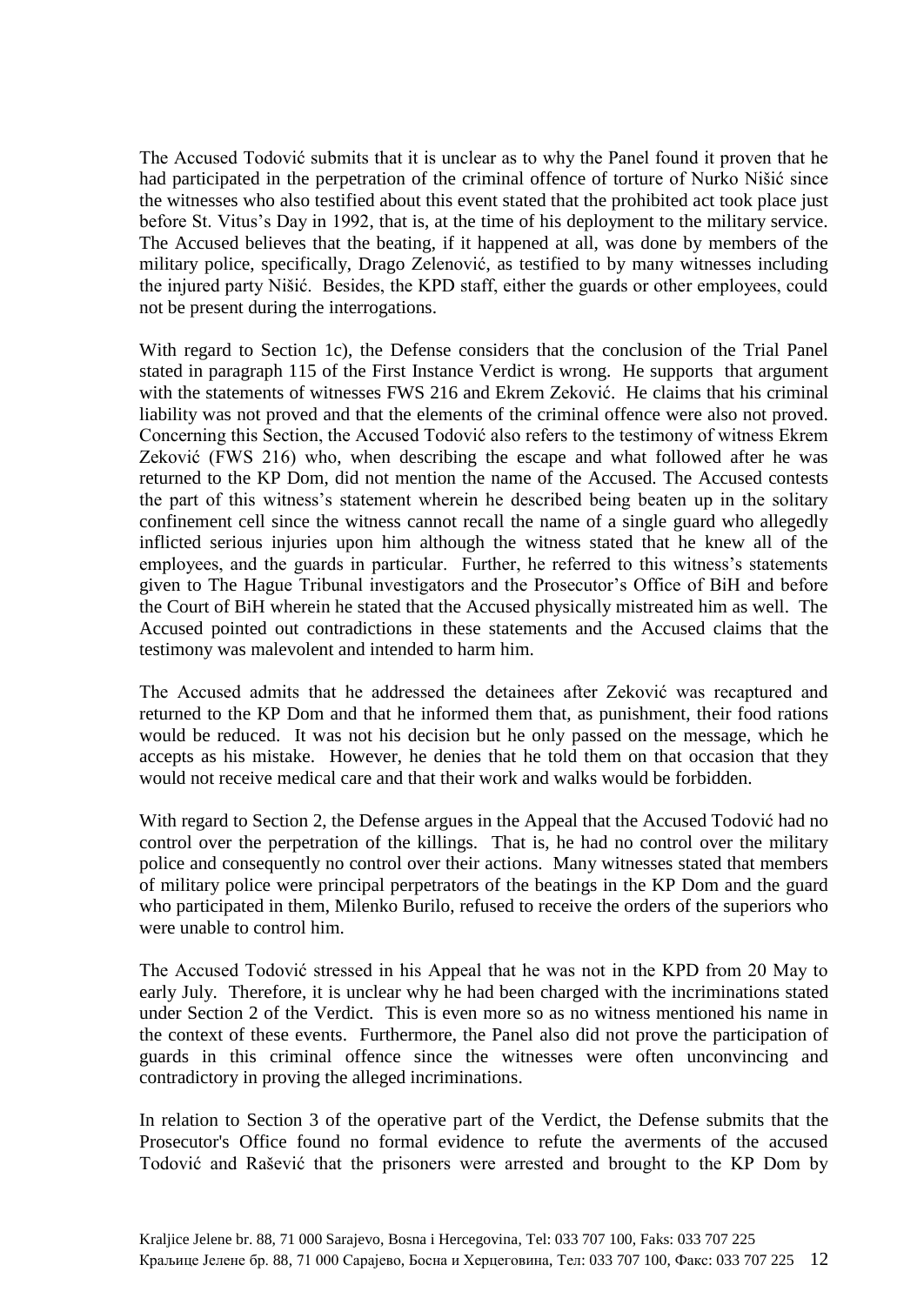members of the military police and that the military command informed them those people were prisoners of war. The Defense further submits that the Panel did not have sufficient precise information to conclude whether the rooms were overcrowded because not a single witness gave a clear indication as to the number of prisoners in respective rooms, the number of rooms or the number of beds. The defense submits that the Prosecutor's Office did not obtain a single witness from the group of Serb convicts who could confirm that the Serb convicts received much better food than the non-Serb prisoners, which is considered an indicator of a discriminatory intent. The conclusion of the Trial Panel that the Accused was competent and able to participate in any way in the creation of living conditions in the KP Dom is utterly wrong.

With reference to Section 3 of the operative part of the Verdict, the Accused in his appeal does not contest that non-Serbs were imprisoned in the Foča KP Dom between April and October 1992. However, he claims that all of them were imprisoned by members of the military and sometimes by the civilian police without the involvement of the employees of the Foča KP Dom. Furthermore, some protected witnesses presented by the Prosecutor's Office claimed that a number of elderly, underage and ill persons, or in other words, physically and mentally ill persons and disabled persons were imprisoned in the Dom. The Accused claims this was not corroborated by other evidence which was required in order to establish these facts beyond a reasonable doubt. Likewise, the employees of the KPD had no competencies regarding this category of prisoners or any authority for their incarceration and interrogation. In addition to that, the Accused submits in his appeal that the number of prisoners was never established beyond a reasonable doubt during the proceedings, whereas the testimonies of witnesses who gave evidence about that were not compelling and some were even biased and partial (testimony of the witness Amor Mašović). With reference to the fact established by the Trial Panel that the imprisoned persons were civilians rather than prisoners of war, the Accused submits that his personal knowledge about that issue is irrelevant. He adds that he did not even know or have any personal contact with the majority of imprisoned non-Serbs of whose status he had no information about at the time they were brought to the KPD.

Further, the Accused submits that the rooms where non-Serbs were quartered at the relevant time were not overcrowded, a fact which many witnesses confirmed. The Accused contested the testimonies of Ekrem Zeković and protected witnesses FWS 250 and "A" who testified about the crowded situation in the solitary cells. He claims their testimony is contradictory, unconvincing and shows a clear intention to harm him. With regard to hygiene, the Accused states that he never disputed that the hygienic supplies were limited and the heating conditions were very difficult because there was no way to provide funds for the heating. With reference to beds, bedding and blankets, all detainees (convicted Serbs and non-Serb prisoners) had the same conditions. The Accused also did not dispute that there was not enough food for the prisoners but he emphasized that it was not the intention of the management of the KPD to deprive the imprisoned non-Serbs of adequate food. This was a result of a difficult situation in which the provisions of food for the KP Dom required for meals for all detainees (both Serbs and non-Serbs) depended on the amounts provided by the army. Finally, the Accused concluded that non-Serb prisoners were treated in accordance with the legal provisions on the life and work of convicts which were in force until the outbreak of the war so that prisoners who worked received four meals, whereas the people who did not work received three meals.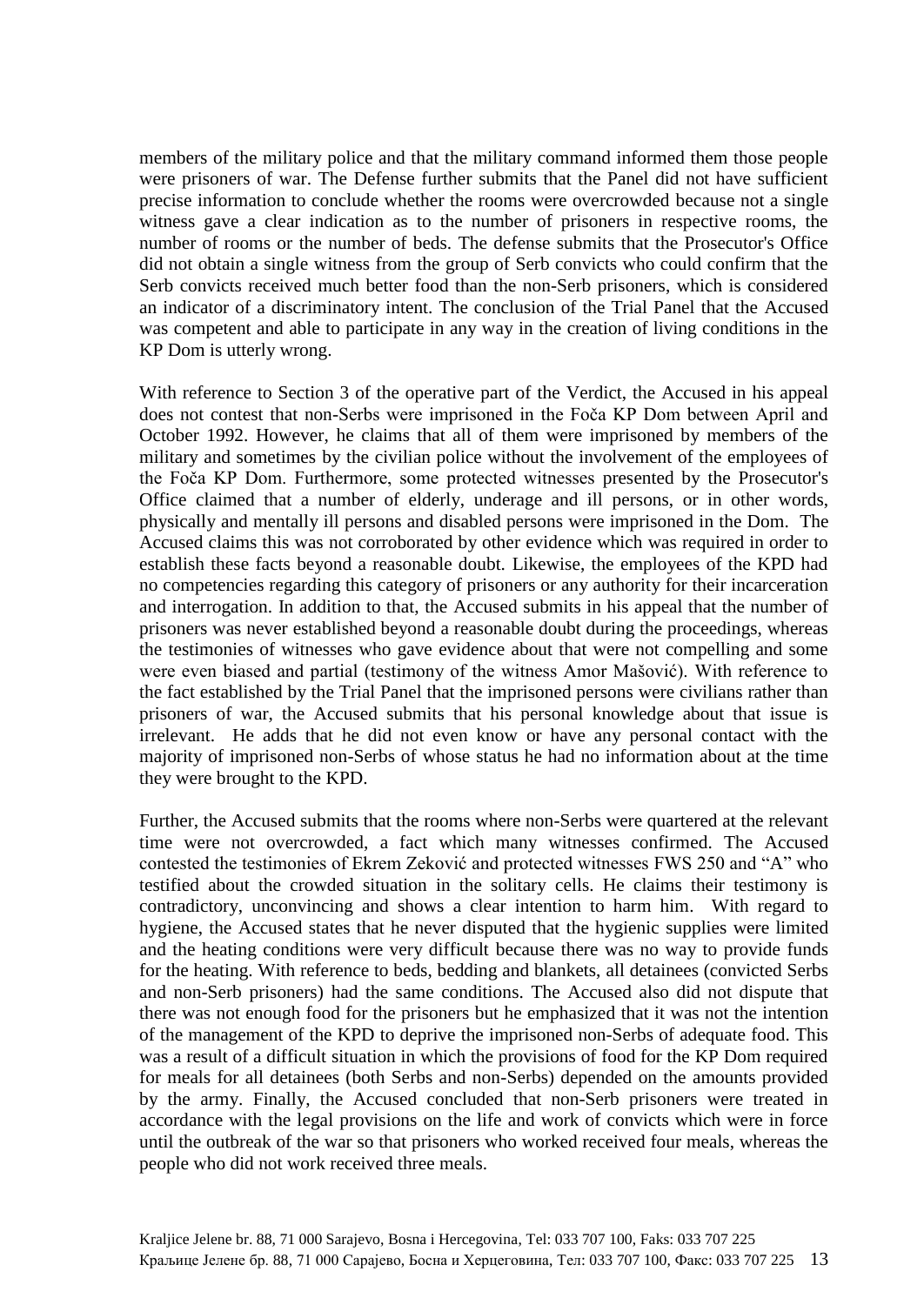With reference to the guards arbitrarily incarcerating people in the solitary cells, the Accused avers that the Prosecutor's Office failed to prove those incidents. He does not dispute that there might have been individual incarcerations on the grounds explained in the convicting part of the Verdict. However, those were exceptional cases rather than the rule. In any event, the management of the KP Dom was not informed of such incarcerations.

The appeal further argues that the Trial Panel found that the evidence confirmed the Accused personally threatened prisoners with severe physical punishment should they violate prison rules, attempt to escape or refuse to work even though the witnesses who gave such evidence were neither credible nor objective.

With reference to Section 4 of the operative part of the Verdict, the defense has underlined throughout the proceedings that certain forms of prison labor are a standard operative procedure in all prisons throughout the world. He claimed that some prisoners personally asked to perform labor and that Savo Todović could not influence whether prisoners would perform certain labor and thus it remains unclear why the Accused was found guilty of this offence. The witnesses of the Prosecutor's Office testified, inter alia, that the labor was not forced and that there was certain compensation for the labor. Thus, many prisoners volunteered for labor. The employment in the KPD was a war time assignment of Savo Todović, the assignment every able-bodied man had and he had to obey. That was the reason why he made the lists of arrested people who were to perform labor which was his responsibility according to the job specification.

With reference to Section 4b), the defense highlights that the military issued the orders, not Savo Todović. This was also the case with witness FWS 141 who was forced to look for and activate mines. The same circumstances pertain to Section 4c) regarding prisoners FWS 109 and K.G. who were used several times to detect landmines by driving vehicles at the front of Serb convoys.

With reference to the foregoing Section in the operative part of the Verdict, the Accused claims in his appeal that he had organized the work of part of the imprisoned non-Serbs but not during the period of time and in the manner referred to in the Verdict. Since early September 1992, he served, among other duties, as the duty officer for employment of convicts in accordance with the Rulebook on Internal Organization of the Foča KPD. He performed the duties within the limits defined in this document and on a voluntary basis, which was not denied by a great majority of the witnesses heard. The imprisoned non-Serbs performed their labor in accordance with their qualifications and the working hours never exceeded 8 hours per day, 3 or 4 days of the week. He emphasized that the work of convicts on the private property of an individual was unlawful and morally wrong and that he had nothing to do with that because it was contrary to his own moral convictions. During the relevant time, he never had the authority to order labor to imprisoned non-Serbs. He only performed the duties the warden assigned to him which included the labor in the Miljevina mine. He made lists of people to work in the mine after the warden decided that the imprisoned non-Serbs would work in the mine. The work in the mine was on a voluntary basis. The coal from the mine was used for the needs of the Foča KPD which shows that this labor did not produce gain for others to the detriment of the imprisoned non-Serbs. The same applies to the labor in the Furniture Factory and Metal Workshop, where the labor was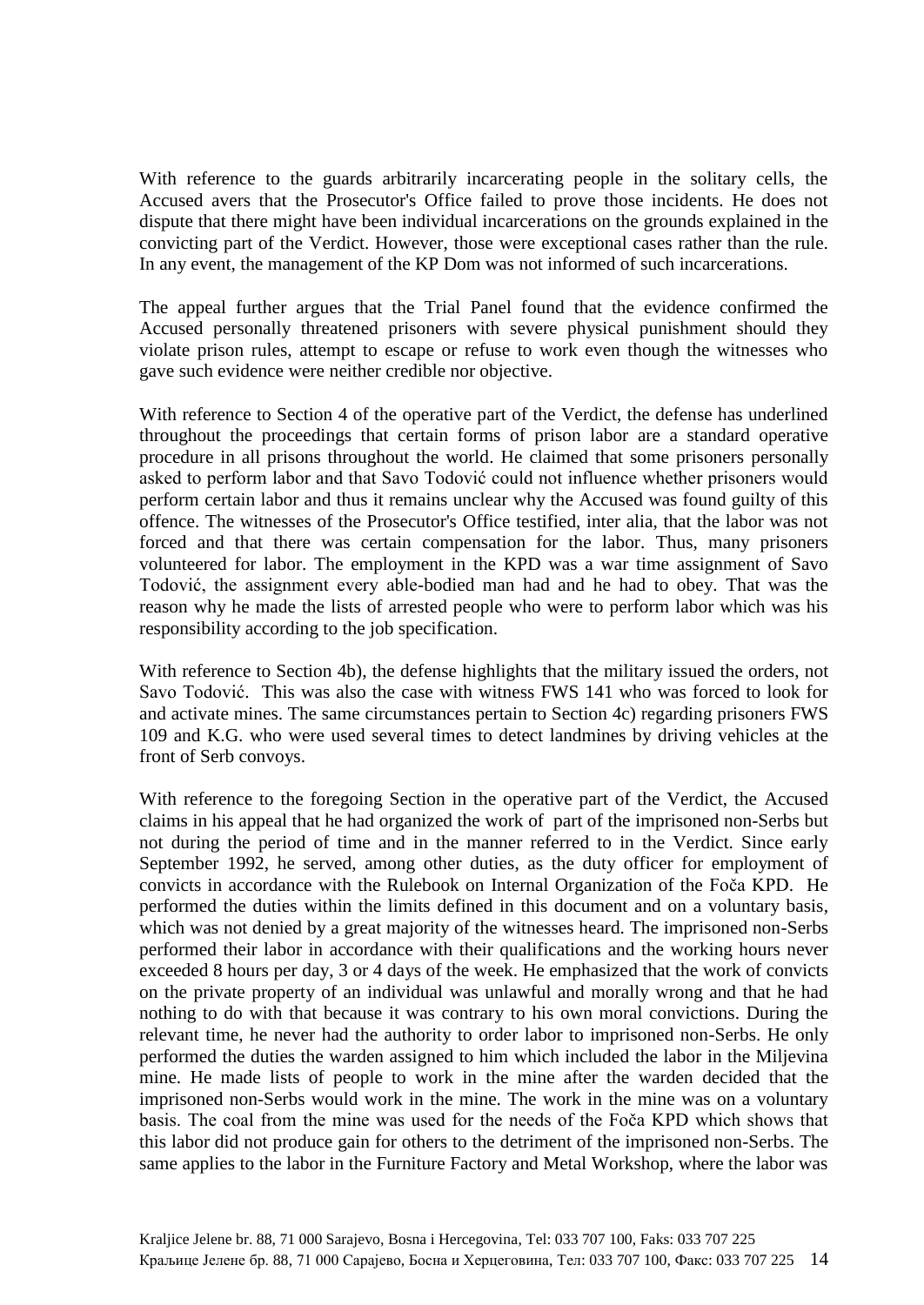temporary and could not produce considerable financial gain. It was done to contribute to the generally difficult operations of the KPD in the time of war.

Finally, the Accused emphasized that the criminal offence of enslavement, which was the qualification the Trial Panel used in this case was not defined in the Law that was applicable at the time relevant to the indictment. The Panel explained in the Verdict the elements of this criminal offence by referring to the Rome Statute which was enacted in 1998, i.e. a long time after the alleged commission of this criminal offence.

With reference to Section 4b), the Accused Todović emphasizes that during the relevant period he was not deployed to the Foča KPD under the compulsory work order and thus could not have been a participant in the commission of the offence. The protected witness FWS 141 never saw him or knew him.

The Accused Todović argues in his appeal that Section 4c) has not been proven because the evidence submitted does not corroborate beyond a reasonable doubt that this criminal offence was committed. The operative part of the Verdict is unclear and contradictory with the reasoning in this part.

With reference to Section 5 of the operative provision of the Verdict, it is averred that the prison management was subordinate to the army and that the army acted willfully in every specific instance. Likewise, the prisoners were taken to be exchanged in the presence of the members of the military police or the army and one should have in mind that the Accused Todović was not a military officer. The decisions on exchanges were not made by Savo Todović and the Prosecutor's Office did not prove beyond a reasonable doubt that the Accused Todović ordered these exchanges or was aware of them. Thus, Savo Todović's intention to transfer non-Serb prisoners from that region and prevent their return was not proven. In addition to that, not a single witness stated he/she wanted to stay in Foča which is understandable considering the difficult state of war in Foča. The appeal further argues that the management of the KP Dom could not be linked directly or indirectly to the missing of the people mentioned in the Verdict. The prison management believed the prisoners would be exchanged and was not aware that some of the prisoners were never exchanged.

The Defense also submitted that the Prosecutor's Office failed to prove, and did not attempt to prove, the discriminatory intent of any of the accused persons, which is a necessary element of the criminal offence of persecution. The appeal submitted that it is not sufficient to conclude that the non-Serbs in Foča were persecuted during the period of time relevant to the indictment. It was necessary to prove that Savo Todović in person, as an individual, had the intention to commit criminal offences with discriminatory intent.

With reference to Section 5 of the operative part of the Verdict, the Accused submits that he did not dispute in his defense the transfer of a certain number of non-Serb prisoners to the detention facilities in Kalinovik, Rudo and Kula at the relevant period of time. These transfers were based on the decisions of military authorities of Foča. None of the KPD employees could or did order these transfers. It is therefore unclear why he is criminally liable for the alleged deportations, even more so because none of the purportedly deported persons who appeared as witnesses before the Court of BiH linked his name to the exchanges. Besides, the accused avers he was not in Foča on 5 October 1994 when the last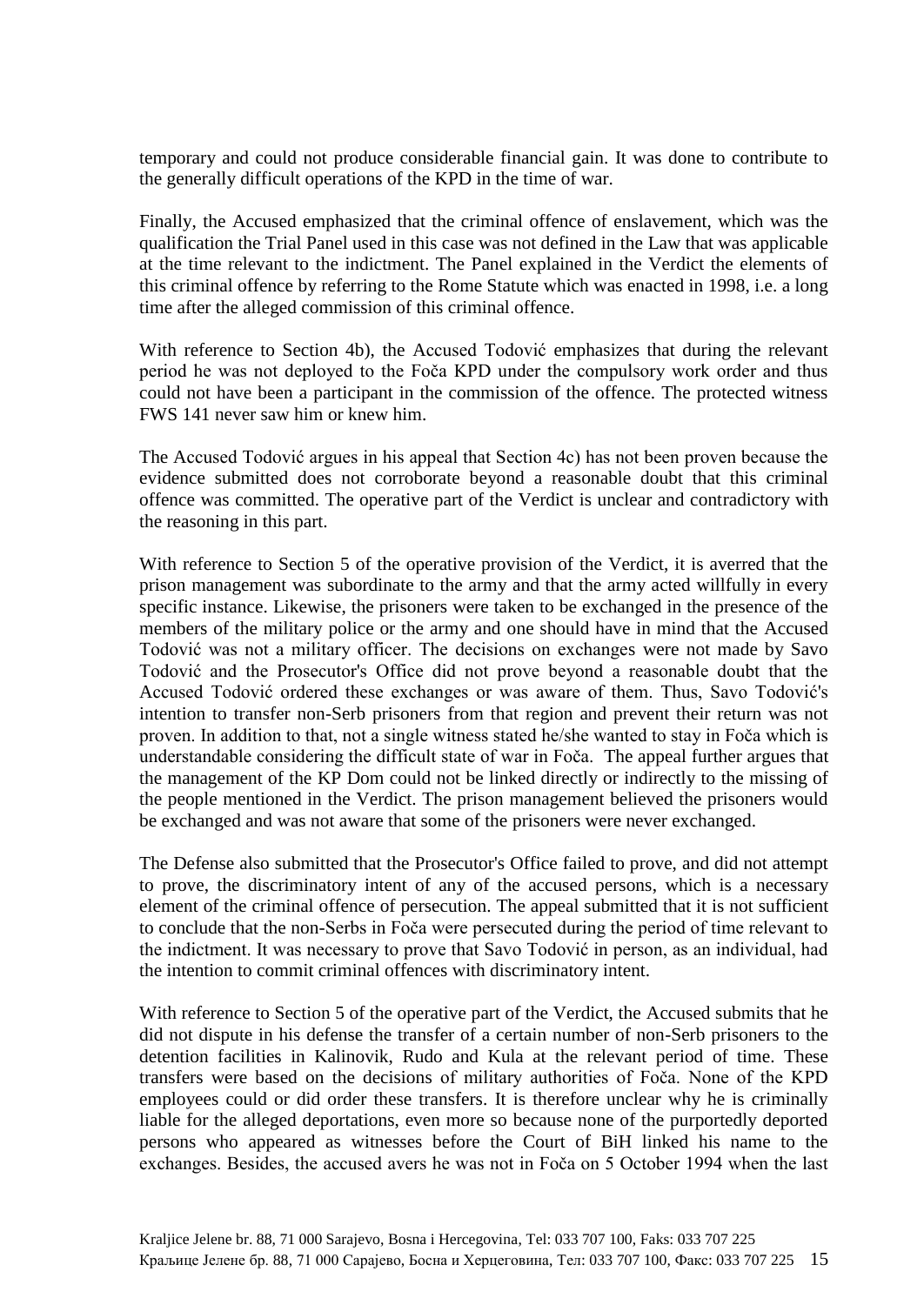group of prisoners was released and he considers the testimony of witnesses Ekrem Zeković and FWS 83 who testified to seeing him on that occasion, malevolent and partial.

The appeal further submits that the Panel failed to prove that the prisoners were forcibly transferred with the intention to prevent their return. These people were transferred during commencement of the conflict during war-time operations at a time when staying in their place of residence was dangerous and unsafe.

Even though the defense for the Accused did not contest that some of the persons who were in the KPD are considered missing, the Accused notes that the number and time when these people were taken away are contentious, as well as the evidence provided by witnesses A, FWS 113, FWS 172 and FWS 119 which he considers contradictory and unreliable. The appeal further explains the procedure of the discharge of the prisoners from the KPD in the following manner: the lists were made outside the KPD and no one in the KPD could have known the purpose of the discharge of the persons and they would then be taken to the gate and handed over to those who brought the lists. Due to this manner of discharge the Accused wonders how the employees of the KPD could be liable for this.

With reference to the subparagraph in Section 5 charging that he personally saw off a group of 55 prisoners and instructed them not to look out of the bus windows, the Accused referred to the statements of witnesses E, FWS 86, FWS 172, FWS 58 and FWS 02. None stated he/she saw the Accused on that occasion. Likewise, the Accused denies that people younger than 18 or older than 65 were on the 55 list, which can easily be verified by inspecting the list.

Finally, the Accused submits it is not his intention to deny some of the crimes but to deny a causal relationship between himself, as the Accused, and these incidents.

The Accused denies in his appeal the existence of a joint criminal enterprise, when it comes to the imprisonment of non-Serbs, torture and other misconduct, alleged killings and forcible transfer. He argued that his participation or the participation of any other KPD employee in the perpetration of those offences was not proven. To the contrary, the Trial Panel in its findings explained how the actions charged were perpetrated, mentioning the perpetrators of those actions, which suggests no participation of the employees of the KPD in the alleged "joint, systemic, criminal enterprise". In addition, he emphasized that Foča KPD, at the relevant time, did not function as a camp because it did not have a single feature of any camp established by any of the warring parties in BiH.

As for the individual criminal liability of the Accused, he emphasizes that not a single relevant fact was established beyond a reasonable doubt to confirm his liability. The evidence of witnesses Ekrem Zeković, FWS 210, FWS 71, FWS 250 and "C", which the Court found convincing, thorough and specific, is actually contradictory, biased and provided in an effort to obtain a conviction. On the other hand, the Panel was not satisfied with the testimony of protected witnesses FWS 141, FWS 02, FWS 03, FWS 104 and some others pertaining to the fact that the Accused was not present at the KPD between 20 May and late July 1992. Furthermore, the Accused does not understand the foundation for the charges regarding his role in the organization of meals, tasking the employees, making quartering arrangements and establishing procedure, particularly regarding the engagement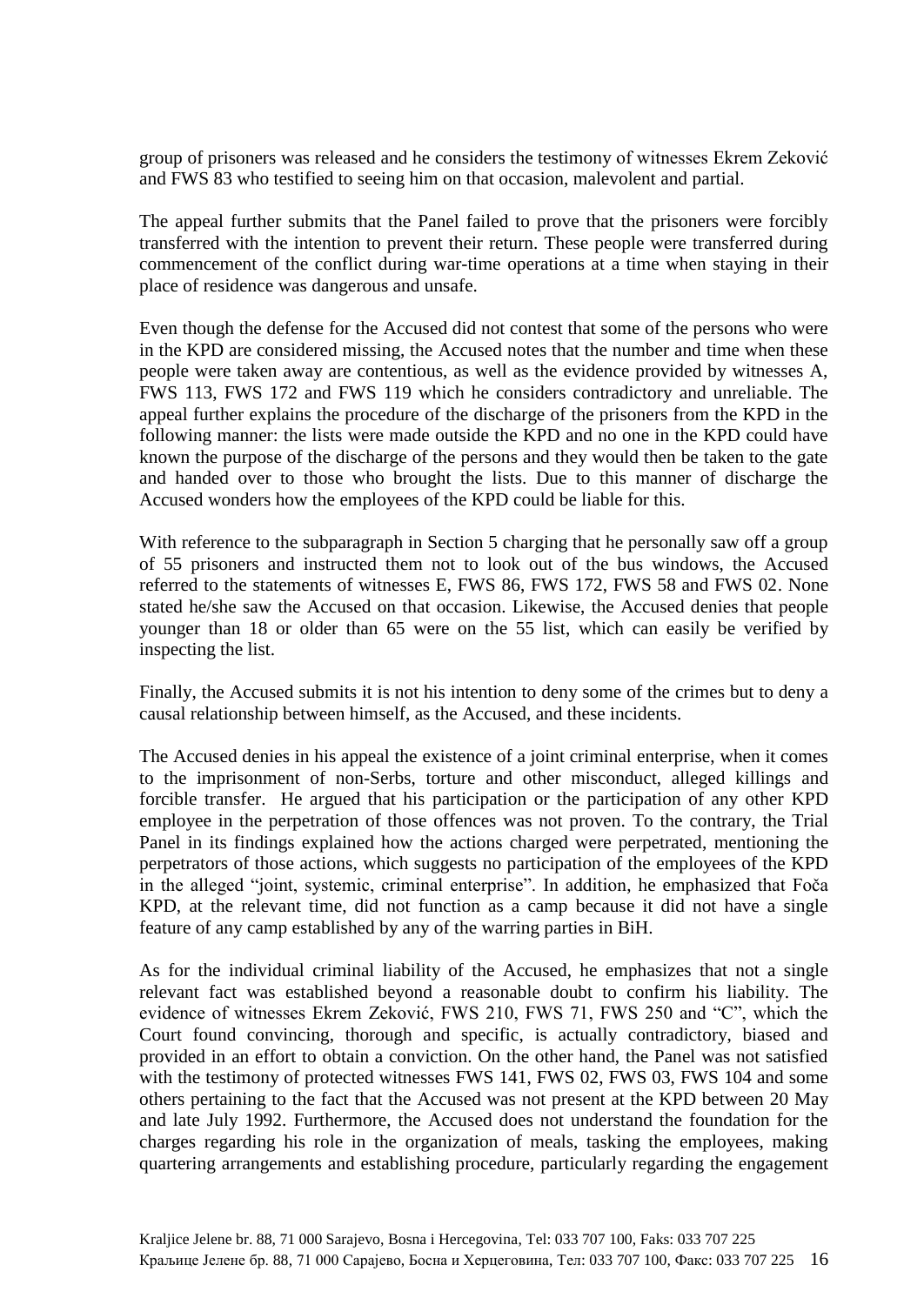of civilian and military police because the Prosecutor's Office not only failed to prove such a role of his but also did not attempt to do so. In addition to that, his own testimony is not and cannot be a manifest proof of some kind of his role in that period of time.

The Accused claims in his appeal that the Trial Panel found him liable for punishing the prisoners as well even though he actually only exercised his authority. Furthermore, the Accused underlines that it has not been proven that he performed the function of deputy warden until 16 December 1992, which implies that he did not have the authority by virtue of that office. He could not have had any personal knowledge of the alleged system of the joint systemic criminal enterprise regarding the imprisoned non-Serbs because he was not under the compulsory work order until late July. The enforcement of "discipline" to achieve a common criminal purpose was also not proven. During his term at the KPD, only a few disciplinary sanctions were pronounced for obvious violations of the house rules. He conducted such proceedings in accordance with the Rulebook on Internal Organization and House Rules. The sanctions were imposed by the warden of the KPD who had the sole authority to do so. His participation in the alleged torture of Ekrem Zeković was also not proven. It was also not proven that he had ordered anyone's maltreatment or incarceration in the solitary cell. There was no forced labor as a result of enslavement because all prisoners worked voluntarily. Additionally, knowledge of the alleged interrogation conducted to classify the prisoners, which included the alleged torture of Nurko Nišić and criminal actions to the detriment of DŽ.B. and S.M., could not be linked to him because all of these incidents allegedly took place in June 1992 when the Accused was obviously not deployed at the KPD.

In the convicting part of the Verdict, the Accused submits a precedent was set in relation to earlier verdicts referring to criminal liability, namely individual liability, for criminal offences committed within a systemic criminal enterprise. Even though the evidence submitted clearly shows that he could not have been a member of the so-called criminal enterprise, at least between 20 May and 30 June 1992, the Trial Panel found him guilty under the charges covering that period of time.

With respect to command responsibility, the Accused emphasizes he could not have had such a position either *de facto* or *de jure* within the period of time relevant to the indictment. As he explains, even if he had been at the KPD at that time, his position was not that of authority or that of a superior to the perpetrators (guards). The Panel did not prove that he had control over the guards at any one time during his term in the KPD.

Furthermore, the defense submits that the Trial Panel did not properly consider all the mitigating factors it should have considered when deciding on the sentence. This includes his voluntary surrender to the ICTY and the genuine remorse the Accused Todović expressed for the suffering of the KPD prisoners.

With regard to the criminal sanction, the Accused in his appeal argues that the Panel overestimated the weight of the aggravating factors and that it gave little appreciation to his difficult financial situation and the fact that he stopped working at his peak, that he was retired involuntarily and that his pension is extremely low and insufficient for him to provide for his family. The Panel also did not appreciate his demeanor during the proceedings.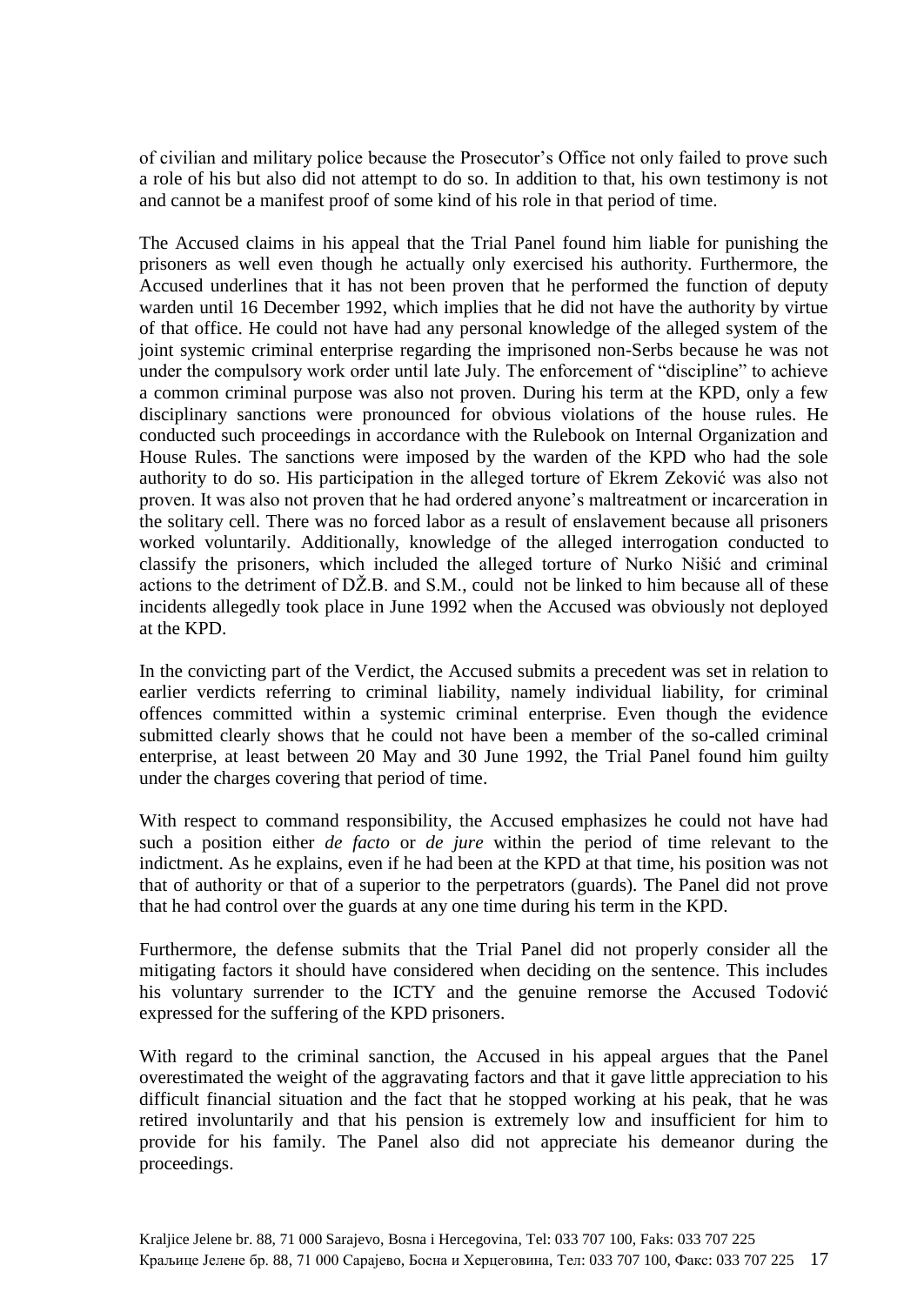At a session of the Appellate Panel held on 6 November 2008 in the presence of the prosecutor of the Prosecutor's Office of BiH, Behaija Krnjić, the Accused Mitar Rašević and Savo Todović and their defense counsel, Attorneys Slaviša Prodanović, Mladen Šarenac and Jovan Debelica, pursuant to Article 304 CPC BiH, all parties briefly presented their appeals and responses to the appeals. They maintained their written submissions and motions in their entirety.

Having examined the contested Verdict in line with the appellate arguments, the Appellate Panel decided as stated in the operative part hereof, for the following reasons:

The First Instance Verdict, in the opinion of this Panel, does not contain essential violations of the criminal procedure to which the appeals referred in which they claimed that the Verdict was incomprehensible and contradictory to the evidence submitted. A Verdict is incomprehensible if there are doubts as to the Court's findings or contradictions or if its meaning cannot be clearly established, which does not apply here in the opinion of this Panel because the operative part of the Verdict is clear and consistent in its reasoning.

The First Instance Verdict precisely presents the facts to which it refers, the reasons why it refers to them, the law that applies and the Court's findings as a final result. The appellate arguments of the defense do not offer specific or precise foundations for identifying alleged flaws in the contested Verdict. Therefore, the appellate arguments pertaining to the alleged incomprehensible and contradictory Verdict and the alleged lack of reasoning of the decisive facts are without merit and unfounded.

The detailed methods used in the Verdict completely comply with the provisions of the procedural law on this matter. The Verdict first identifies the evidence submitted, then presents its content without any discrimination in terms of the actual content and evaluates from both possible points of view in terms of content and veracity. Therefore, the appellate argument that there is no evaluation of the evidence is misplaced. The contested verdict does not violate the methodological approach to establishing and examining decisive facts under Article 14 CPC BiH which pertains to "equality of arms" since the Verdict examines and establishes inculpatory and exculpatory facts equally. Consistent with this methodological and procedural approach, the Verdict presents an evidentiary foundation for every fact that it finds to be established regardless of the category the given fact falls under (decisive, initial or controlling). In doing so, the Verdict did not overlook a single fact of relevance to the Verdict.

In any case, "equal attention paid to inculpatory as well as exculpatory facts" will be evaluated when considering appellate arguments regarding various paragraphs of the operative part of the Verdict. However, the Appellate Panel first notes that the Trial Panel at all times addressed the issues raised by the defense pertaining to the reliability of the witnesses and gave these issues due consideration. It is quite reasonable to expect certain contradictions or inconsistencies from witnesses who themselves suffered great trauma as a consequence of the incident they were required to testify about, particularly bearing in mind that the incidents took place many years before they appeared before the Court. Such inconsistencies in most part do not disqualify the essence of the testimony of such witnesses.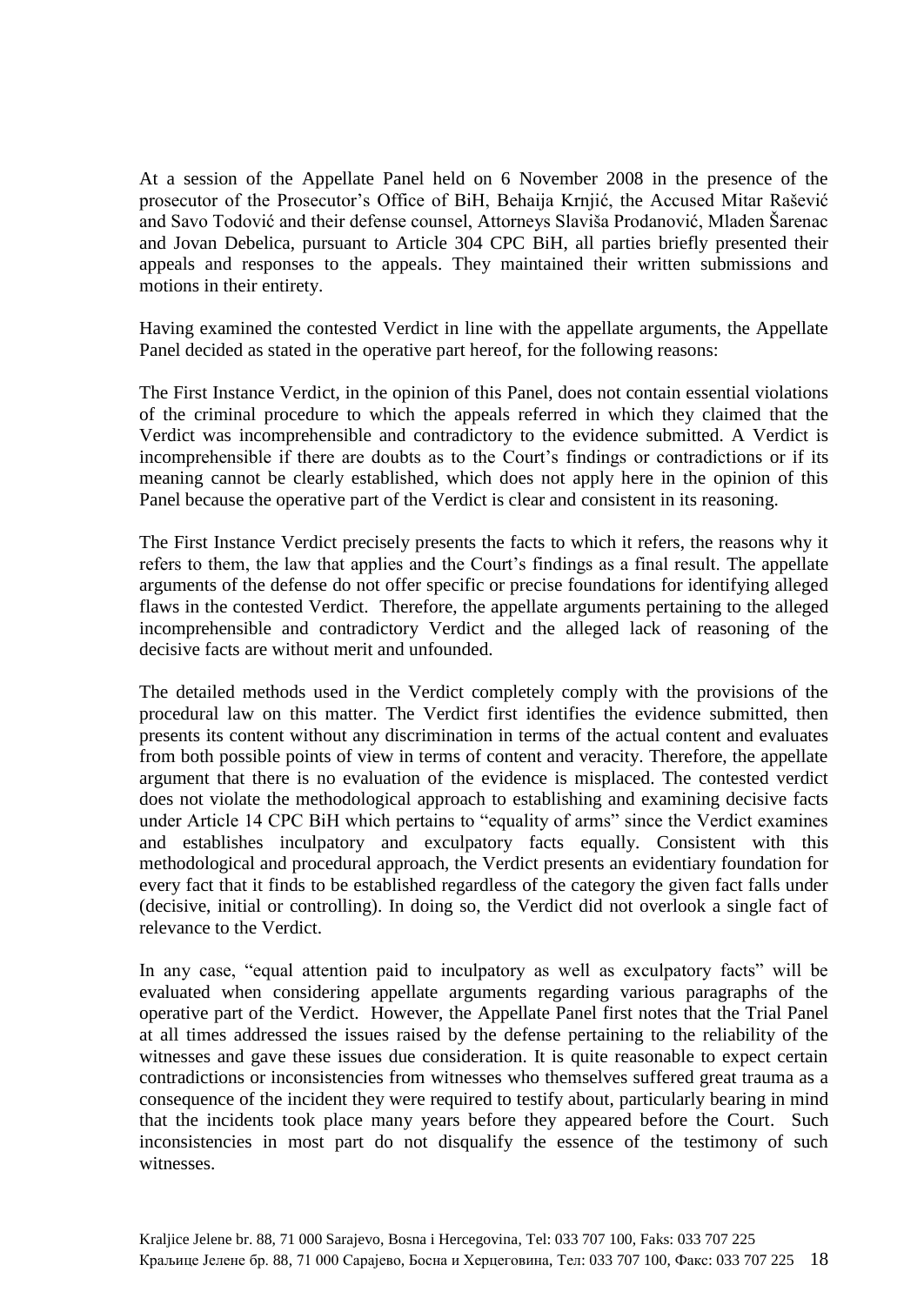With reference to the appellate objection of the defense counsel for the accused Mitar Rašević that an essential violation of the criminal procedure pursuant to Article 297(1)(j) CPC BiH occurred because the indictment was exceeded, given that the contested Verdict contains a different legal definition of individual actions of the perpetration of the underlying offence, Crimes against Humanity, as opposed to the confirmed Indictment, this Panel notes that "the Court is not bound to accept the proposals regarding the legal evaluation of the act" (Article 280(3) CPC BiH). This means that the Trial Court is not bound by the proposals of the Prosecutor and the Court can independently determine facts under the substantive criminal law and can always have a different opinion in terms of the legal definition of the offence as opposed to the prosecutor's opinion presented in the Indictment. Therefore, the Trial Court may define the offence in the manner it deems correct if it provides a reasoned explanation in the Verdict. In the present case, the legal definition of the offence under the paragraphs of the operative part of the Verdict follows from the factual description of the criminal offence charged under the Indictment coupled with the factual findings from the evidentiary proceedings rather than from the legal definition contained in the Indictment. The First Instance Panel clearly explained this procedure and this Appellate Panel accepts that explanation in its entirety. Therefore the appellate objection that the indictment was exceeded and that the Accused was found guilty of an offense that he was not charged with is unfounded.

The appeal also submits that the identity of the indictment was violated (more precisely, the appeal argues that the factual description was changed in many aspects, although the appeal refers specifically only to Count 1b) and that the prisoner whose initials are Dž.B. is not mentioned in the indictment at all, whereas a person with these initials is mentioned in the Verdict.

It is correct that there is no mention in the Indictment of the person with the initials Dž.B., but the appeal neglected the reference to a person with the initials Z.B. This is important because the First Instance Court, following evidentiary procedure, established the exact identity of the person including his/her initials and, therefore, made this proper modification in the factual description. This was correctly explained and did not result in a violation of the identity of the indictment bearing in mind that the criminal offence at issue is not a criminal offence against life and limb where the protected object is life or limb and where the existence of a criminal offence depends on establishing the identity of the person who was murdered or injured. In this case, the main protected objects are humanity and values protected by the international law and the death or injury to the bodily integrity of the injured parties is a secondary consequence. Therefore, the offence exists even if identity cannot be established. In sum, the Court is bound by the state of facts as presented in the confirmed indictment or the indictment amended at the main trial, which means that it is bound not only by the offence in the indictment as a specific event in the past but also by the description of that offence or event as provided in the indictment. The Court must not exceed that description or consider facts established at the main trial not included in the description of the offence in the indictment to the detriment of the Accused. In practice that means that the Court must not exceed the body of facts described in the indictment and consider, to the detriment of the Accused, facts that were not included in the indictment. Likewise, the description of the offence in the Verdict, if it is more favorable to the Accused, must not constitute a criminal offence of a different type (they must be identical in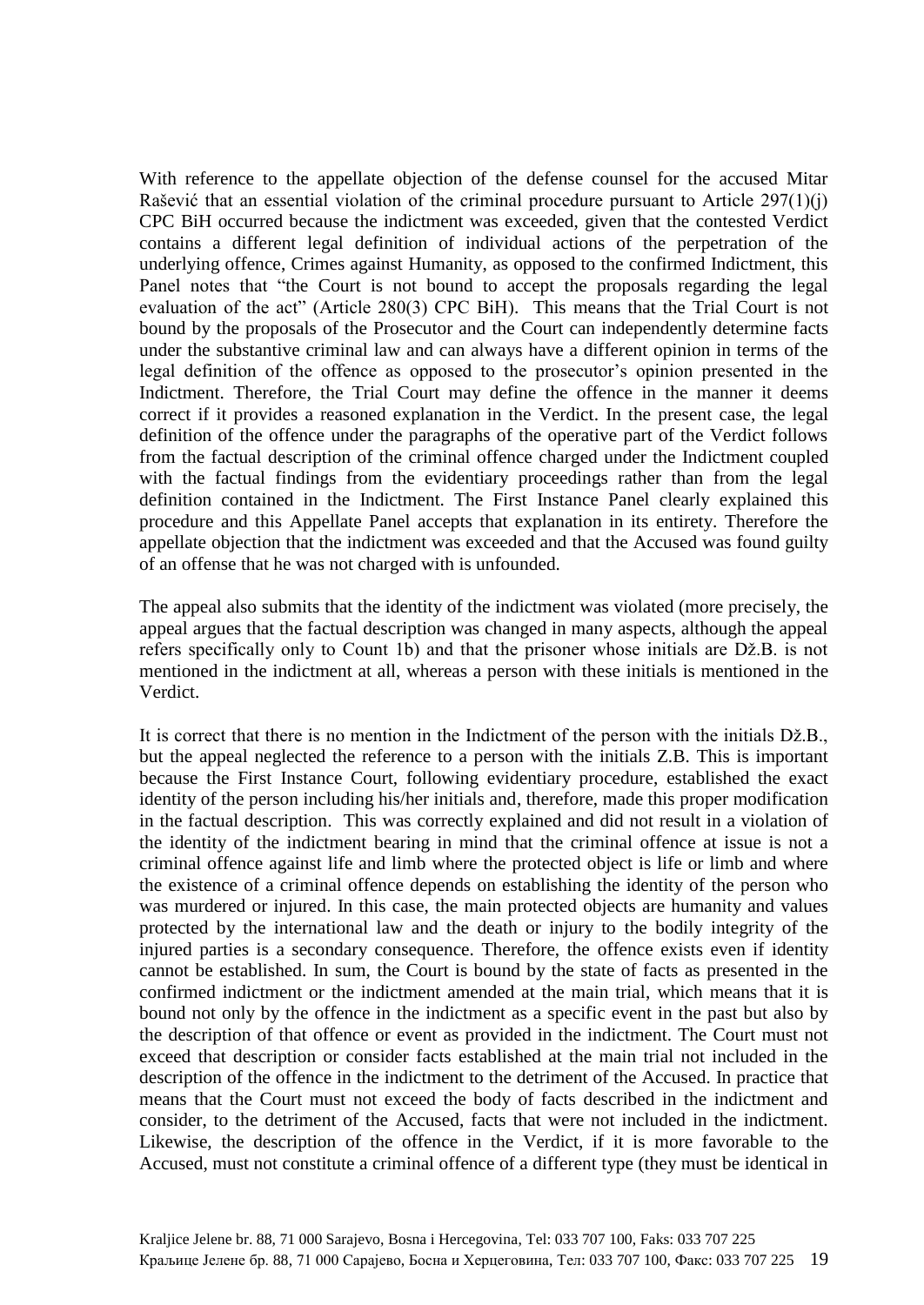terms of their genus). Furthermore, this identity does not have to be absolute because some details can be left out from or added to the description without changing the basic identity of the offence. Main definitions should be in line with the subject matter elements of the criminal offence or elements of the definition that cannot be changed if they are to the detriment of the Accused. The objective identity of the indictment and the verdict will not be questioned if circumstances that are not important for the description of the offence are changed in the Verdict or if the general factual description of the offence from the indictment is more complete or precise in the Verdict or if a person is charged with a continued criminal offence when it has been established at the hearing that a concurrence of criminal offences is at issue (the Court is not bound by the legal definition).

The contested Verdict deleted from the factual portion of the indictment everything that was not proven and inserted facts and circumstances that were established without changing the factual basis, especially not to the disadvantage of the Accused since, after the determination of the Trial Panel there are fewer charges of criminal conduct against the Accused than in the indictment. The changes made by the Trial Panel benefitted the Accused.

With reference to the appellate argument pertaining to the inability to lodge an immediate appeal from the decision on established facts, this Panel finds that the principle of a fair trial was not violated. This does not mean that there is no right to appeal in general. However, there is no right to an interlocutory appeal. In other words, established facts may be contested only in an appeal from a Verdict which is a sufficient safeguard of the Accused's rights. In addition to this, it is interesting to note that the Defense did not use the right to contest the established facts in the course of evidentiary proceedings or in the appellate proceedings, as the appeal of the Defense does not contest the accuracy of the established facts but objects to the lack of the possibility to lodge an immediate interlocutory appeal.

Considering the appellate arguments raised on the ground of erroneously or incompletely established state of facts, this Panel is satisfied that the First Instance Court, based on the evidence admitted at the main trial and the facts referred to in the reasoning of the Verdict, properly found that the Accused significantly participated in the commission of the criminal acts referred to in paragraphs 1 through 5 of the operative part of the Verdict. The First Instance Panel correctly concluded that the acts described contain all of the legal elements of the criminal offence of Crimes against Humanity under Article 172(1)(h) in relation to subparagraphs a), c), d), e), f), g), i) and k) CC BiH. This Panel accepts those conclusions in their entirety.

With reference to the evaluation of evidence upon which the decision on liability of the Accused is based, the First Instance Verdict, in the opinion of this Panel, provides valid and extensive reasons explaining how it determined certain facts were proven and it explains in sufficient detail how it evaluated the testimony of the witnesses and other evidence submitted. The Defense does not have to agree with the findings of the First Instance Panel but it cannot justifiably claim that there was no evidence upon which the First Instance Panel could base its factual and legal findings. The fact that the First Instance Panel did not evaluate evidence in the manner that the defense claims and that it did not analyze each individual word and sentence of the testimony provided by the witnesses, either during investigation or at the main trial, does not make the First Instance Verdict deficient and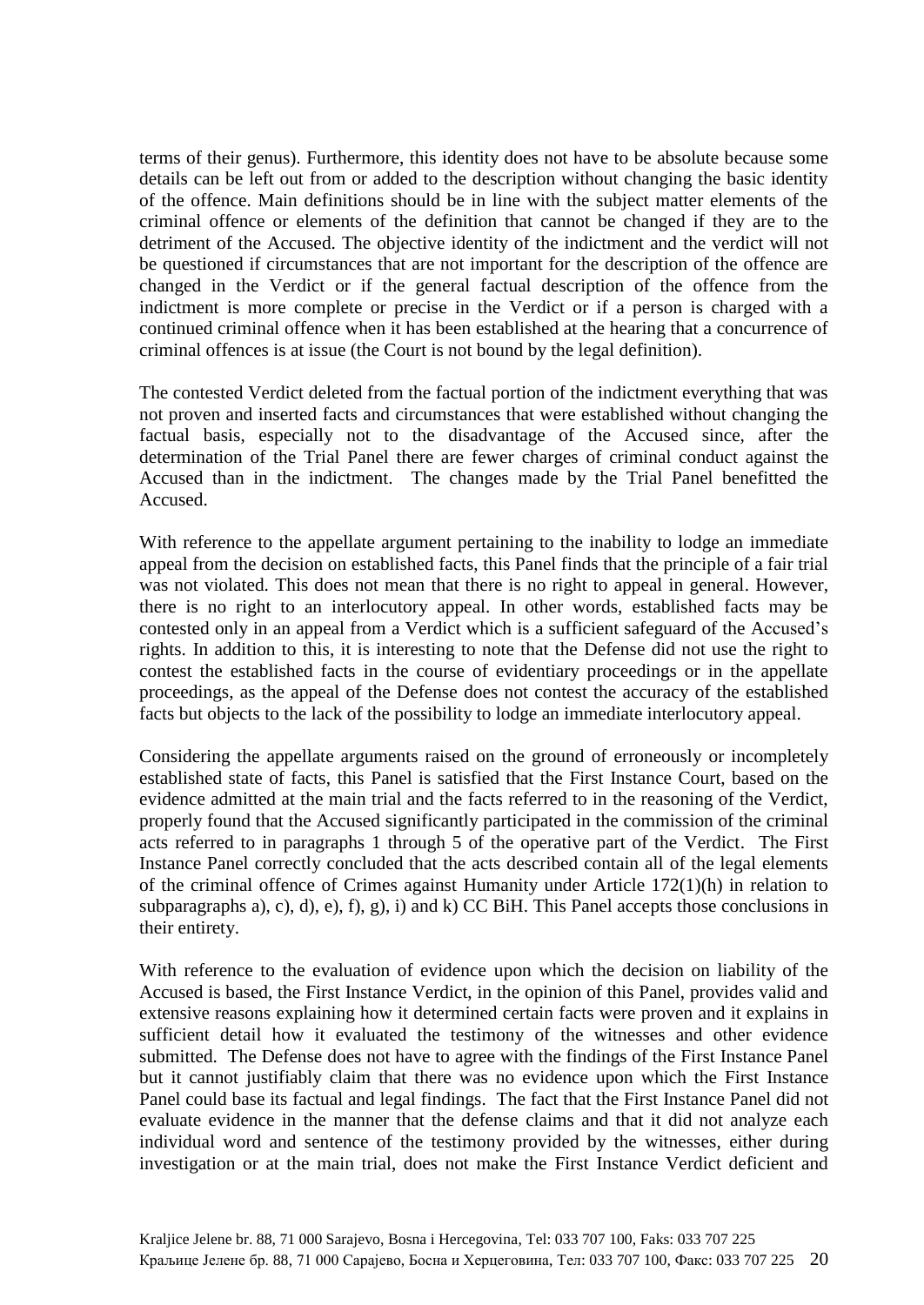incomplete. The Verdict was clear and focused on the important elements of the criminal offence in the trial.

In view of the above, the Appellate Panel finds that the First Instance Panel dealt with the state of facts in the case in detail. The First Instance Panel always applied the approach of listing the evidence it referred to, analyzed the evidence separately and in connection with other evidence, and **drew conclusions** on the state of facts. Therefore, the contested Verdict contains a valid analysis of all of the decisive facts. The Appellate Panel finds that there is no foundation for the objection that the evidence submitted was not evaluated in accordance with the CPC, as argued by the appeals.

The Appellate Panel finds that the defense does not offer a single serious, well-founded reason to conclude that the conclusions of the Trial Panel are "erroneous or incomplete". In other words, the defense did not point to a reasonable basis for an error in the Verdict of the First Instance Panel.

All of the appeals include a claim that does not focus on the specific events that occurred in Foča KPD as much as they focus on the participation of the Accused in those events. The appeal of defense counsel for the Accused Rašević emphasizes that, "There is no description of the manner in which the Accused participated in the system of punishment and mistreatment of detainees between April 1992 and October 1994" while the appeal of the Accused Todović states that, "The defense never disputed the fact that crimes were committed in the KP Dom Foča but we stress that Savo Todović is not responsible for the crimes." Accused Savo Todović himself claims in his appeal that the First Instance Panel did not prove either his participation or the participation of any other employee of the KPD in the perpetration of criminal offences. Regardless of this joint position, all respective appeals object to the factual findings under individual counts of the Indictment questioning the veracity of the testimony of witnesses heard, including the existence of subject matter elements of the criminal offence charged against them. Thus, with reference to Section 1 of the operative part of the Verdict, the defense for Accused Rašević does not contest that Dž.B. was beaten up and locked in a solitary cell or the incidents regarding Nurko Nišić (the defense sees no contribution of the Accused in that) but it contests that the incidents involving witnesses S.M. and FWS 71 took place as described in the operative part of the Verdict. The appeal of the defense for the Accused Todović also emphasizes that there are considerable inconsistencies between the testimonies of the witnesses on this incident (there is no mention of the witnesses at issue). The Accused Todović considers protected witness FWS 71 and witness Ekrem Zeković hostile witnesses, who gave evidence with the intention to harm him (that is the position of the accused regarding almost all witnesses whose evidence was not in favor of his defense).

The Appellate Panel believes that the First Instance Verdict contains a thorough and comprehensive analysis of the testimonies of witnesses who gave evidence about the circumstances referred to under this count. In that regard, a valid inference was made in this Verdict and this Panel fully accepts it.

The defense contested during the trial the veracity of the witness FWS 71. This Panel finds that the Trial Panel considered the alleged contradictions in his testimony and explained the weight they gave to it when rendering their Verdict. The Trial Panel also presented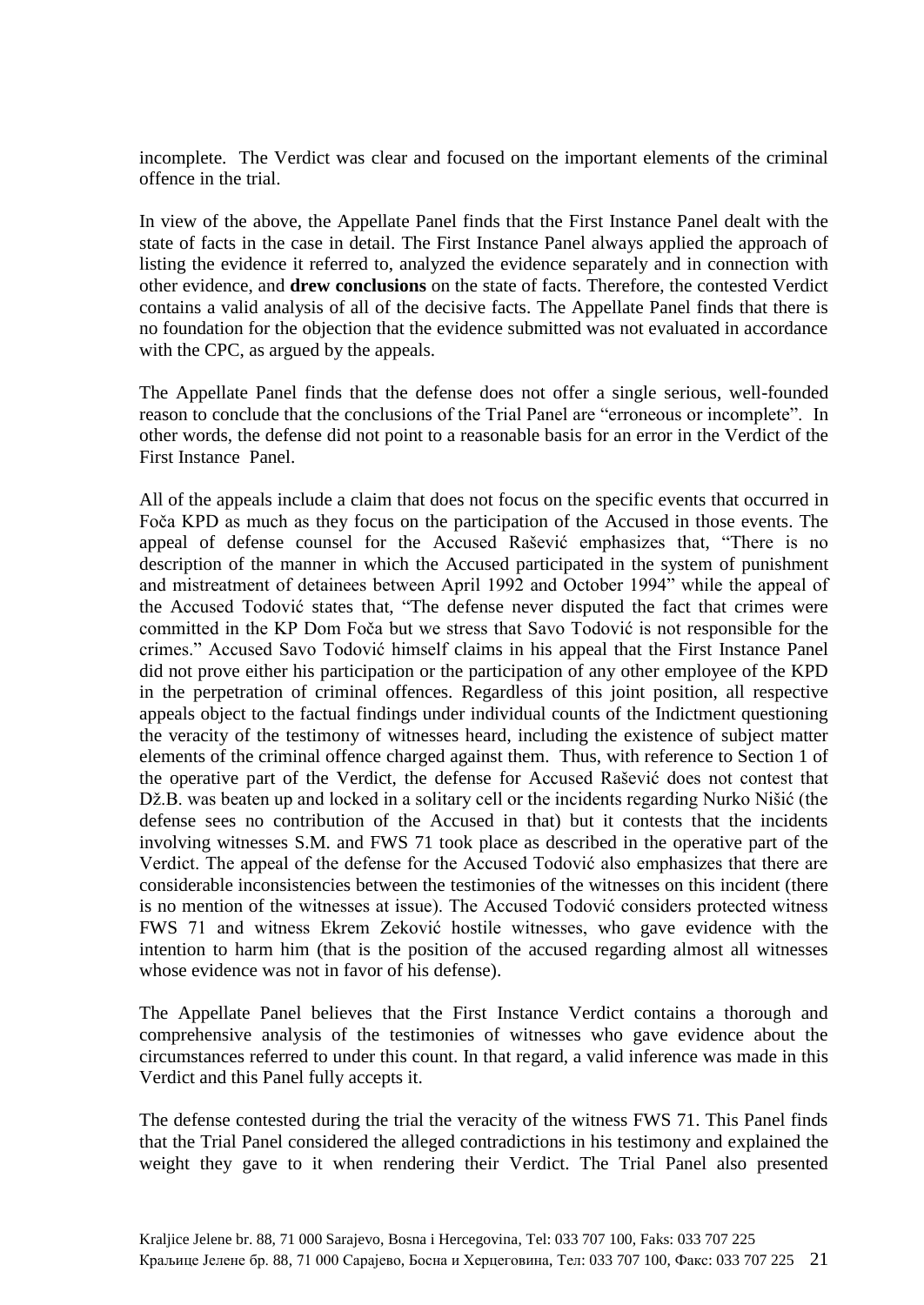compelling reasons why it decided to accept this testimony as true and consistent (page 56 of the contested Verdict).

Additionally, this Panel notes that the evaluation of evidence, as an important part of the First Instance Verdict, must contain clear reasons and grounds for the Court's finding, or lack thereof, on the existence of the elements of the offences and evaluation of contradictory evidence. However, this does not mean that the Court has the obligation to clarify absolutely every single inconsistency among the testimonies of witnesses.

Many witnesses testified about the incident involving prisoner S.M. (witness D, Ekrem Zeković, FWS 76, FWS 83, FWS 86, FWS 111, FWS 119, FWS 138, FWS 142 and FWS 210, as well as the accused Rašević himself). This Panel finds no mistakes on the part of the First Instance Panel when it gave credibility to their testimony and based the factual finding on them. The Court clearly indicated that their testimony was consistent in terms of the decisive facts. Even the appeal does not refer to anything other than Article 290(6) CPC BiH to explain how exactly the First Instance Panel allegedly made a mistake. In fact, it seems that the defense only disagrees with the finding of the First Instance Panel but offers no grounds on which to refute that finding.

With reference to Sections 1c) and 2 of the operative part of the Verdict, the Defense for the Accused contests the proof of the elements of the criminal offence and emphasizes that the Accused could not have opposed or forbidden the interrogations and beatings of prisoners conducted by military policemen and soldiers. The Accused Todović in his appeal objects to the testimony of the witness Ekrem Zeković (FWS 216) and considers it biased and calculated with the intention to harm him.

With reference to the factual findings related to the foregoing paragraphs in the operative part of the Verdict, the Appellate Panel is satisfied that the key evidence – the testimony of witnesses who gave evidence about these circumstances, was properly and completely analyzed in the First Instance Verdict. Based on that, the First Instance Panel made correct conclusions and provided clear reasons why the described actions of the perpetration constitute the criminal offence of torture under Article 172(1)(f) CC BiH under paragraph 1c) and the criminal offence of deprivation of life – murder under Article 172(1)(a) CC BiH (page 61 and pages 65 through 69 of the contested Verdict). The position of the appellants that this pertains only to isolated incidents is rejected. This argument cannot be applied with reference to any other paragraph of the operative part of the Verdict since the First Instance Verdict contains a clear and consistent explanation that all incidents in Foča KPD were "a part of a detailed planning, organization and coordination with the aim to execute what indeed happened – the attack on non-Serb population, which included multiple crimes". The First Instance Panel correctly concluded that there was a necessary objective and subjective nexus between the perpetration and Chapeau elements of the criminal offence of Crimes against Humanity under Article 172 CC BiH.

The Appellate Panel therefore finds that the analysis and conclusions of the First Instance Panel are justified and lawful and the arguments of the defense unfounded and unsubstantiated by a single relevant fact that would seriously refute the findings contained in the contested verdict.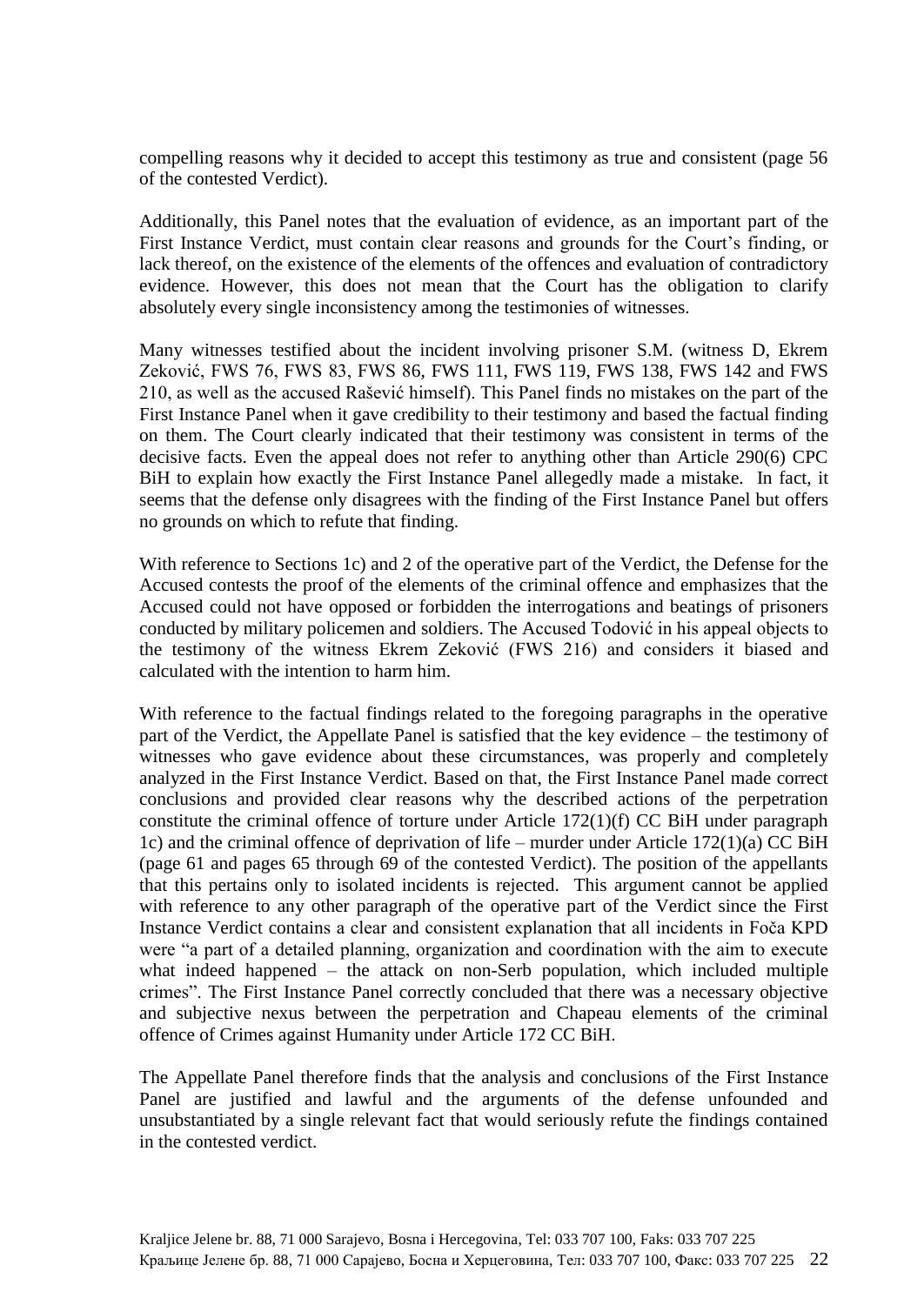With reference to Section 3 of the operative part of the Verdict, this Panel is satisfied that the First Instance Panel, following a comprehensive evaluation of the evidence regarding all elements of poor living conditions in the camp which resulted in deaths of some prisoners while others showed symptoms of malnutrition and mental symptoms of a stress disorder, reached a correct and the only possible conclusion that the acts of perpetration described under this paragraph amount to the criminal offence of Crimes against Humanity under Article 172(1)(e) (imprisonment) and (k) (inhumane acts) CC BiH.

In the opinion of this Panel, the First Instance Panel correctly evaluated evidence, the testimony of witnesses, injured parties whom the First Instance Panel found to be thorough, consistent and reliable. Most witnesses testified about what they had seen and survived from or were eyewitnesses to (not hearsay evidence), so that their credibility and validity cannot be criticized in any way. Therefore, appellate objections putting these testimonies in question are completely unfounded. In light of this evidence, the testimony of Milutin Tijanić referred to by the defense does not considerably affect the findings in the Verdict relative to the existence of the criminal offence and the criminal liability of the Accused. This witness testified that the Accused Rašević as the Commander of the guards had nothing to do with poor conditions.

With reference to defense objection that the Court concluded on page 80 of the Verdict that "the evidence does not establish the existence of the third element, intent, of the crime of Other Inhumane Acts necessary for the factual support of a Crime against Humanity" but still found the Accused guilty of the offence under Article 172(1)(h) in relation to subparagraph (k) CC BiH, the defense placed the cited part out of the context of the entire explanation of this paragraph of the Verdict in an attempt to discredit this finding of the First Instance Panel. The actual finding of the First Instance Court is that "Except for the finding that the inadequate medical care, though detrimental to the health of the detainees, was not intentional, the living conditions existing at the KP Dom for the non-Serb detainees were intentionally created and intended to cause the great suffering and serious mental and physical injury that in fact resulted. The evidence establishes that the conditions described above were harsh and almost unbearable. This is particularly evident from the disparity between the living conditions for non-Serb detainees and Serb convicts and prison staff. Accordingly, the Panel concludes that the living conditions were intentional and were intended to cause great suffering and serious injury, specifically to non-Serbs" (page 82 of the Verdict).

The lack of proof of intent as an element pertains only to the inadequacy of medical assistance which the First Instance Panel found to be unintentional on the part of the Accused. However, when comparing the living conditions of Serbs and non-Serbs at the Foča KPD, intent was evident and established on the basis of numerous pieces of evidence corroborating the much more difficult living conditions that existed for non-Serbs detained at the Foča KPD. Therefore, all the essential elements of the criminal offense have been satisfied in relation to this paragraph of the Verdict's operative part as concluded by the First Instance Verdict rendering the objection to the existence of an essential violation of the provisions of criminal procedure under Article 297(1)(k) of the CPC BiH unfounded. Furthermore, regarding the objection by the Defense for the Accused Todović and the Accused himself that the Prosecution has failed to identify formal evidence refuting the claims of both of the Accused that members of the military police (and sometimes members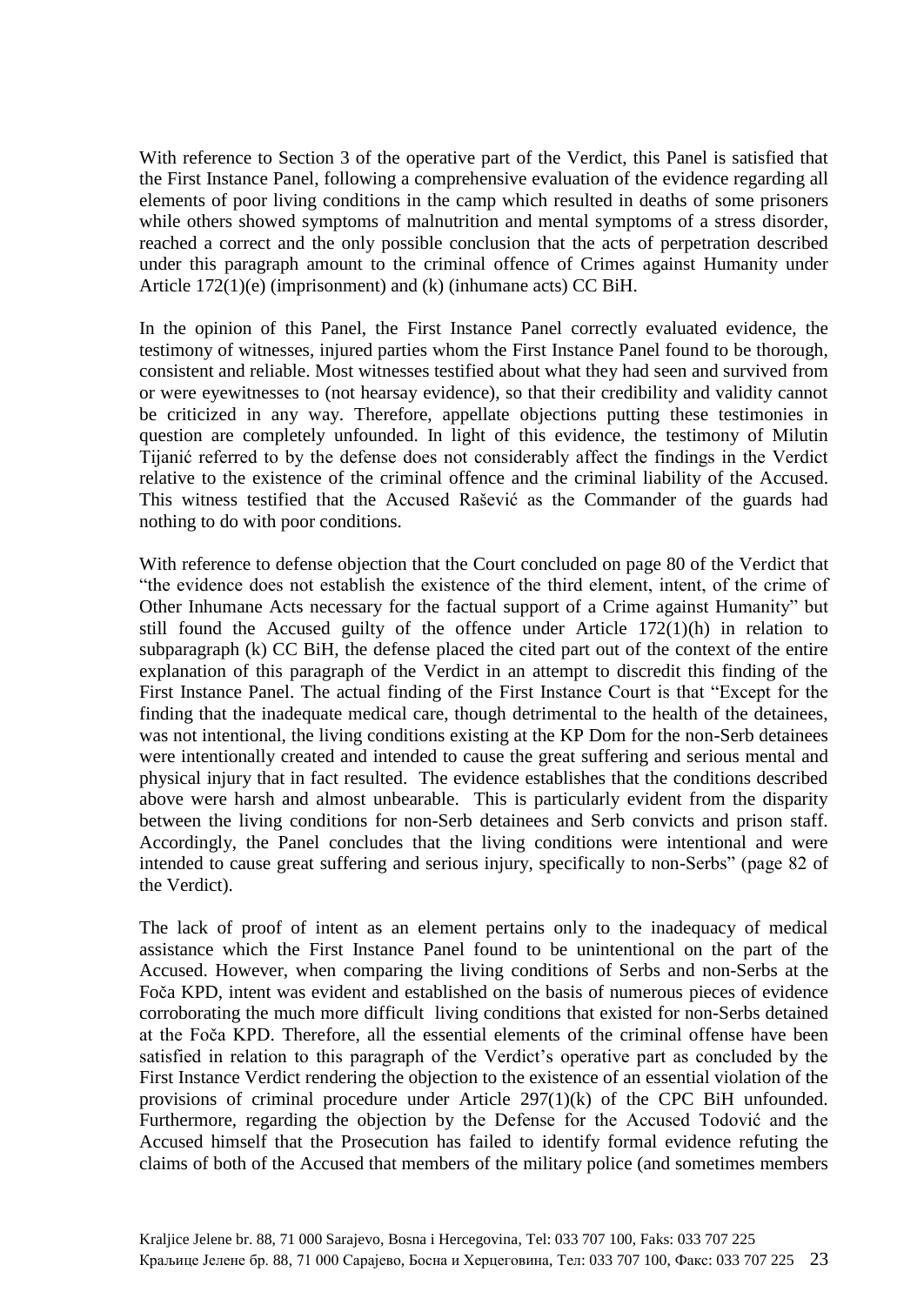of the civil police) arrested the detainees and brought them to the KPD, the First Instance Panel took a clear position (page 74) by stating that "the Accused argued that the detainees were arrested and transported to the KP Dom by the military police, and that they were not responsible for those acts. The Panel notes in this regard that its conclusions pertain to the continued imprisonment and deprivation of liberty of the non-Serb detainees at the KP Dom not the initial apprehension, which was not charged in the Indictment". Indeed, it does not ensue from the state of facts under the quoted paragraph of the Verdict's operative part that the Accused are charged with personally arresting and transporting non-Serb detainees to the KPD. However, the Accused are responsible for the deliberate and arbitrary imprisonment of the detainees at the Dom, and the challenged Verdict provided sufficient reasons warranting the conclusion on the existence of the criminal act of imprisonment as a Crime against Humanity.

With respect to Section 4 of the First Instance Verdict's operative part, the appeal contains an unfounded allegation that the First Instance Verdict is unclear in what the acts set out under this count constituted. As a result, the Defense claims it does not know what the Accused has been found guilty of because nothing arises from the state of facts, least of all the act constituting an element of the offense the accused has been found guilty of. The First Instance Panel provided clear-cut and coherent reasons in terms of facts and law leaving no room for the doubt that the acts of perpetration (set out in the Verdict's operative part) constituted the offense charged. Specifically, the Verdict described in detail the forced labor system at the Foča KPD and based its conclusions on the testimony of many witnesses who have provided consistent and sincere accounts of how they were forced to perform all kinds of work, starting from the furniture factory to the Miljevina Mine, while some were even forced to detect mines by serving as drivers ahead of Serb convoys. By logical deduction and evaluation of the factual circumstances as a whole, the First Instance Panel correctly concluded that using detainees to perform forced labor (as in the present case) constituted enslavement and this Panel agrees with this conclusion in its entirety. There is nothing unclear in the state of facts, especially in the reasoning of the Verdict that would raise doubts about the correctness of the factual and legal conclusions in the challenged Verdict, rendering the allegations made in the appeal unfounded.

The arguments made in the appeals that the acts set out under this paragraph of the Verdict did not constitute a criminal offense since labor was compulsory at the KPD even prior to the outbreak of the armed conflict, and that convicted persons were obliged to work even after the war ended, is totally without merit for the simple reason that the detained non-Serbs were not convicted persons but, as stated in the challenged Verdict, persons who were unlawfully and arbitrarily imprisoned. Therefore, no penal regulation or law applicable to convicted persons or lawful prisoners of war could have justified the forced labor of the detainees.

The allegations made in the appeals that certain detainees requested to perform labor and that there was certain compensation for that labor are also unfounded. The challenged Verdict gave special attention to this issue (and any other contentious issue) that was raised during the main trial and provided convincing reasons for finding that the issue could not be accepted as a ground for relieving the Accused of their responsibility for committing the acts charged. Specifically, the First Instance Verdict clearly indicates that some of the witnesses stated that they had performed labor on a voluntary basis or had not opposed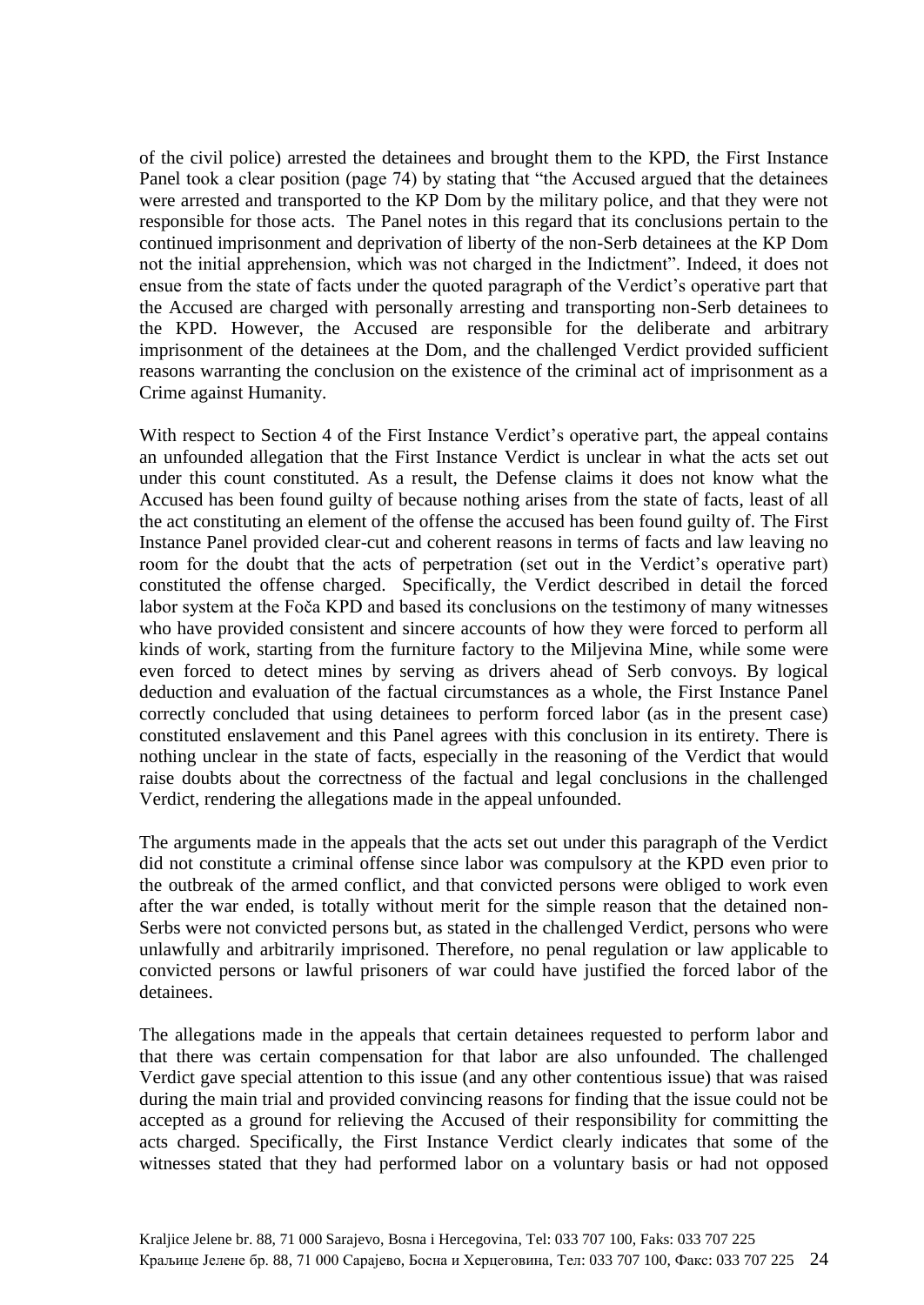being taken to perform labor. However, the largest number of the detainees who gave evidence about these circumstances stated that they were forced to perform labor and that no one asked them if they wanted to do that or not. Additionally, voluntariness cannot be based on the fact that detainees chose the lesser of two evils. That is, that they wanted to perform labor because it meant receiving more meals and movement. As the challenged Verdict correctly stated on page 90, "the choice to escape or ameliorate such conditions is not a free choice, but the essence of coercion and the negation of free will".

With respect to Section 5 of the First Instance Verdict's operative part, all of the appeals emphasized that the Accused were not linked in any way to the exchanges that occurred and that the exchanges were solely within the military purview thus contesting the criminal responsibility of the Accused. As the Accused Todović put it in his appeal, "it was not my intention to deny some of the crimes but to rather contest the causal connection between me, as the Accused, and these events". As noted above, this view (along with other complaints considered) is also taken in relation to the facts found in other sections of the Verdict's operative part. Nonetheless, this Panel takes the view that the complaints made by the Defense in that regard are not well-founded.

Defense Counsel for the Accused Savo Todović challenged the introduction of the notion of Joint Criminal Enterprise arguing that this notion has no basis in customary international law. However, in the reasons for his appeal Defense Counsel merely made a blanket statement that Joint criminal Enterprise did not exist as part of international law and that it was "incorporated" into the case-law of the ICTY only after the offense with which Accused Savo Todović is charged was committed.

Defense Counsel for the Accused Mitar Rašević contended in his appeal that the First Instance Verdict relies heavily on the case law of the ICTY with respect to this institution, without defining the categorization of the Joint Criminal enterprise in the present case.

In contrast, this Panel finds that the First Instance Verdict clearly stated that the present case involves a Systemic Joint Criminal Enterprise. The First Instance Panel reached this conclusion after having analyzed in detail the institution of Joint Criminal Enterprise, its categories and the required essential elements of each category. The First Instance Panel stated in detail its reasons for finding the Accused to have participated in a Systemic Joint Criminal Enterprise. This Panel finds that the analysis of the First Instance Panel regarding Joint Criminal Enterprise was correct in its entirety with the exception of the required "degree of contribution" of an Accused in a Joint Criminal Enterprise. The Appellate Panel's reasoning for this finding is set out in detail below.

In the view of this Panel, the customary status of Article 7 of the ICTY Statute is not an issue as it has been confirmed in numerous war crimes trials (starting from trials of crimes committed during World War I onwards). The Appellate Panel finds the arguments and examples stated by the First Instance Panel to be quite sufficient to support this conclusion. In particular, the First Instance Verdict referred to the customary status of Article 7 on page 122, paragraph 3 of the First Instance Verdict when analyzing the existence and application of a systematic JCE in international law starting from trials of individuals responsible for maintaining concentration camps in Nazi Germany to ICTY's judgments.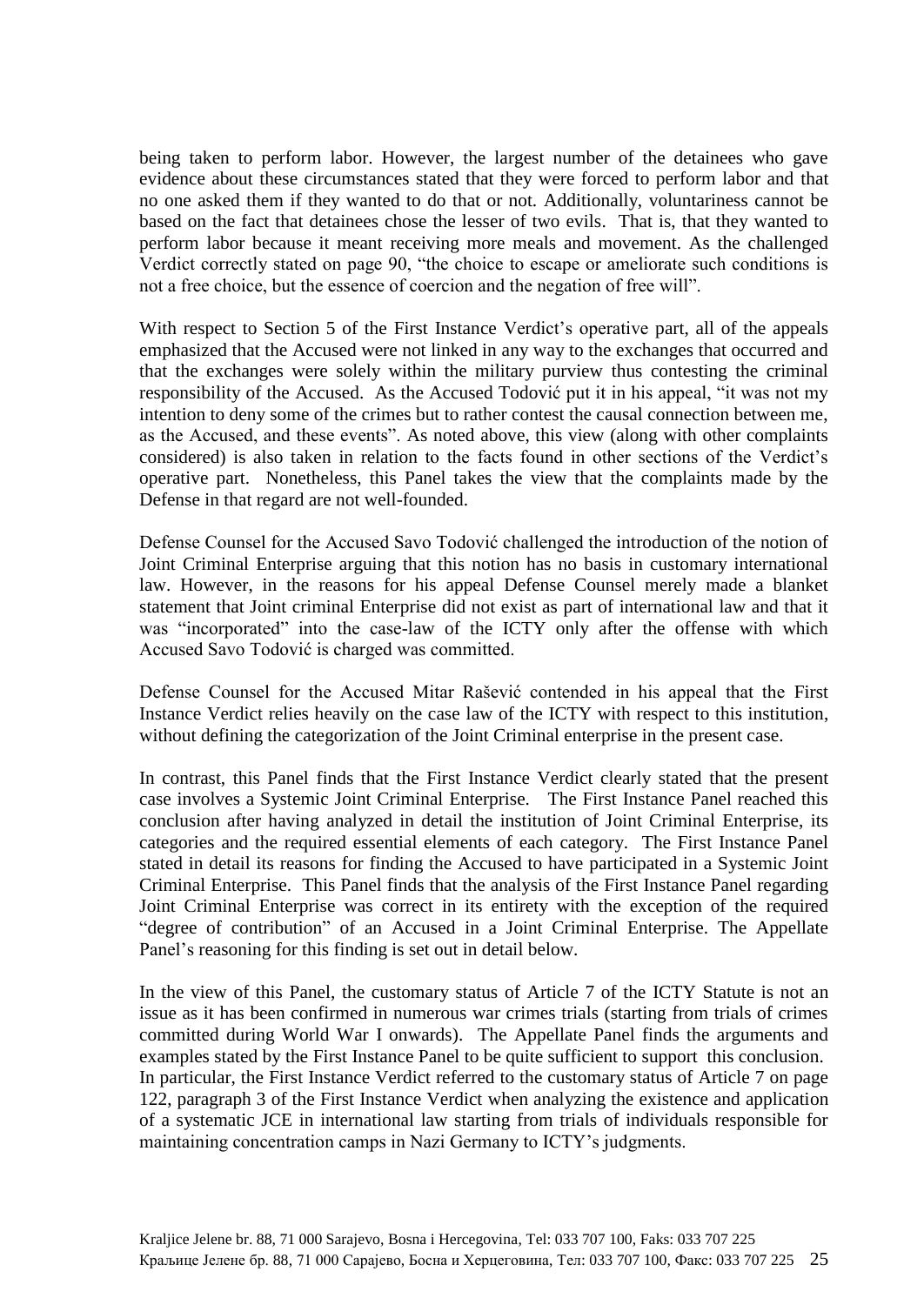This Panel upholds the conclusions reached by the First Instance Panel in their entirety reflecting the fact that JCE is irrefutably an institution of customary international law that existed and was applied long before the Accused committed the offense charged in this case.

The provisions of customary international law, including the ones that pertained to JCE, were binding on Bosnia and Herzegovina (and before that on the SFRY) due to the fact that both Constitutions stipulated a direct application of signed and ratified international treaties, including international humanitarian law treaties (the Geneva Conventions and Protocols thereto, particularly the Martens Clause ensuring the protection of inhabitants and combatants in accordance with customary international law). The Appellate Panel finds that through the application of the doctrine of Joint Criminal Enterprise the First Instance Panel effectively applied the rules of customary international law that were established long before the commission of the specific crimes, which leads to the conclusion that the Principle of Legality was not violated as erroneously argued in the appeals.

Notwithstanding the fact that the CC BiH, the CC SFRY and the ICTY Statute do not explicitly mention JCE as a form of individual criminal responsibility, the concept of Joint Criminal Enterprise has been recognized in numerous ICTY judgments and it also appears in cases pending before this Court. As correctly stated in the First Instance Verdict, three categories of JCE have been recognized in the case law; "basic", "systemic" and "extended".

"Basic" JCE implies the existence of several elements. They include more than one person, the existence of a common plan or design which amounts to or involves the commission of a crime (there is no necessity for this plan or design to have been previously formulated or arranged) and participation of the Accused in the common plan or design by committing a crime under Article 171 (Genocide), Article 172 (Crimes against Humanity), Article 173 (War Crimes against Civilians), Article 174 (War Crimes against the Wounded and Sick), Article 175 (War Crimes against Prisoners of War), Article 177 (Unlawful Killing or Wounding of the Enemy), Article 178 (Marauding the Wounded and Killed at the Battlefield) or Article 179 (Violating the Laws and Customs of War), or by contributing to the execution of the common purpose in some other manner.

"Systemic" JCE, established in the First Instance Verdict, represents a variation of the basic form of JCE. It requires the Accused's knowledge of an organized system of ill-treatment as well as the Accused's intent to further this system. "Extended" JCE pertains to cases with a common intent to commit a crime when one or more perpetrators commit a crime that, although not agreed upon in a common plan, was a natural and foreseeable consequence of the execution of that plan.

The doctrine of JCE is contained in Article 7 of the ICTY Statute and its goal is to ensure that the responsibility for serious violations of international humanitarian law is not limited to those who perform the *actus reus* of the mentioned crimes (persons who planned, instigated, ordered, physically committed or otherwise aided and abetted in the planning, preparation or execution of a crime) but to also include persons who execute a criminal activity together or individually with a common purpose. It is clear that most crimes committed during a state of war are manifestations of a collective criminality not brought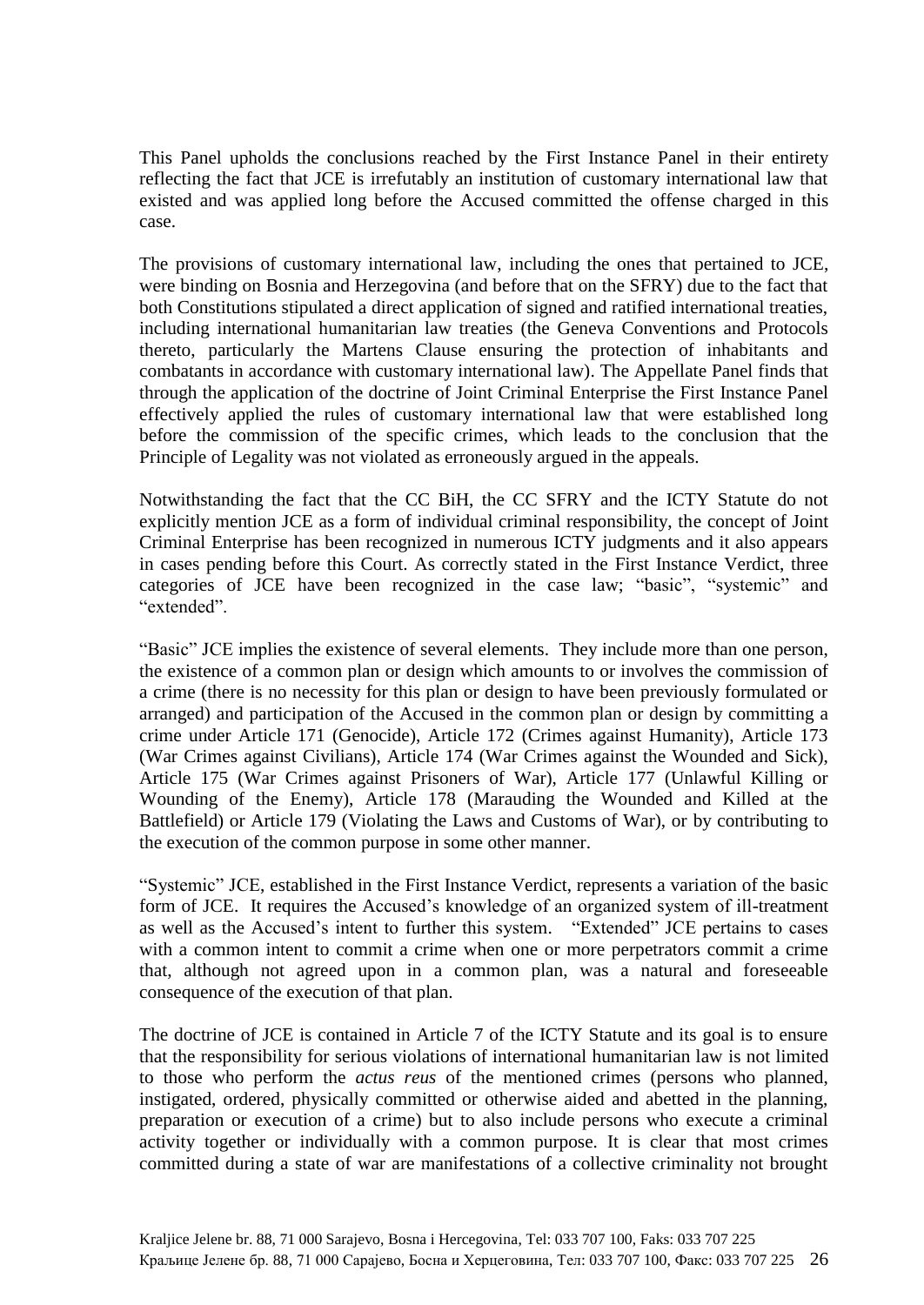about by criminal intent or individual inclinations. Instead, in most cases crimes are committed by groups of criminals acting as part of a common plan. Although some do not perform the *actus reus* of a crime their contribution is often decisive in the successful achievement of a prohibited goal. Aiders and abettors, the ones who aid or abet JCE as accessories, can become co-perpetrators even if they did not physically commit a crime if their participation lasted for an extensive period and advanced the goal of the JCE. On the other hand, this Panel does not uphold the First Instance Panel's view that the existence of a systemic JCE requires substantial contribution on the part of the perpetrator because in that case Article 29 of the CC BiH (co-perpetration) would be applied. However, the importance of participation of the Accused is necessary and relevant to establish that the Accused shared the intent to achieve a common criminal goal.

The distinction between co-perpetration and participation in a JCE is that a larger degree of contribution (that is, more decisive) is required for co-perpetration. On the other hand, the acts of a participant in a systemic JCE carry more weight than those of an aider as the latter only has knowledge of the intent of the principal offender whereas a participant in a JCE shares the intent of the principal offender (Appeals Chamber judgment in the *Krnojelac* case, March 2002, paragraph 74; Trial Chamber Judgment in the *Brđanin* case, September 2004, paragraph 274). Therefore, if an Accused is aware of a system of ill-treatment and agrees to it, it may be reasonably inferred that he has intent to contribute to that system and accordingly be regarded as a co-perpetrator in a JCE and not just as an aider.

However, it is the view of the Appellate Panel that this determination does not affect the correctness of the conclusions reached by the First Instance Panel in terms of the responsibility of the Accused as co-perpetrators, as co-perpetration requires proving more elements than is the case with participation in a JCE. Consequently, the position of the Accused relative to the application of substantive law was more favorable to the Accused rather than less favorable.

The First Instance Verdict addressed the issues of the scope of participation and the significance of the acts of the Accused from April 1992 through October 1994 in detail in paragraphs i) (page 149), and ii) (page 156) and also in sections c), i), ii), iii), iv), v) and d) of the Verdict, and used it as the basis for the correct conclusion that both Accused contributed considerably to the establishment and maintenance of a system of crimes at the KP Dom and, to that end, they acted with direct intent and thus committed the crime charged. The level of participation and the qualification of its importance depend on a number of factors that were taken into consideration by the First Instance Panel when rendering its decision. Therefore, the scope of JCE, the duties performed by the Accused, the time that they spent participating in the system of ill-treatment, the efforts that they took (or failed to take) in order to obstruct or prevent the operation of the system, the serious nature and scope of the crimes committed and the diligence demonstrated by the Accused in performing their duties all clearly support the conclusion that the acts and conduct of the Accused fit into the pattern of crimes committed at the KP Dom, which the Accused intended and were aware of the entire time. Consequently, the appeals contain an unfounded claim that the First Instance Verdict failed to address the issue of contribution of the Accused to the crimes committed as part of the JCE and the causal connection between the acts of the Accused and the consequences that ensued therefrom.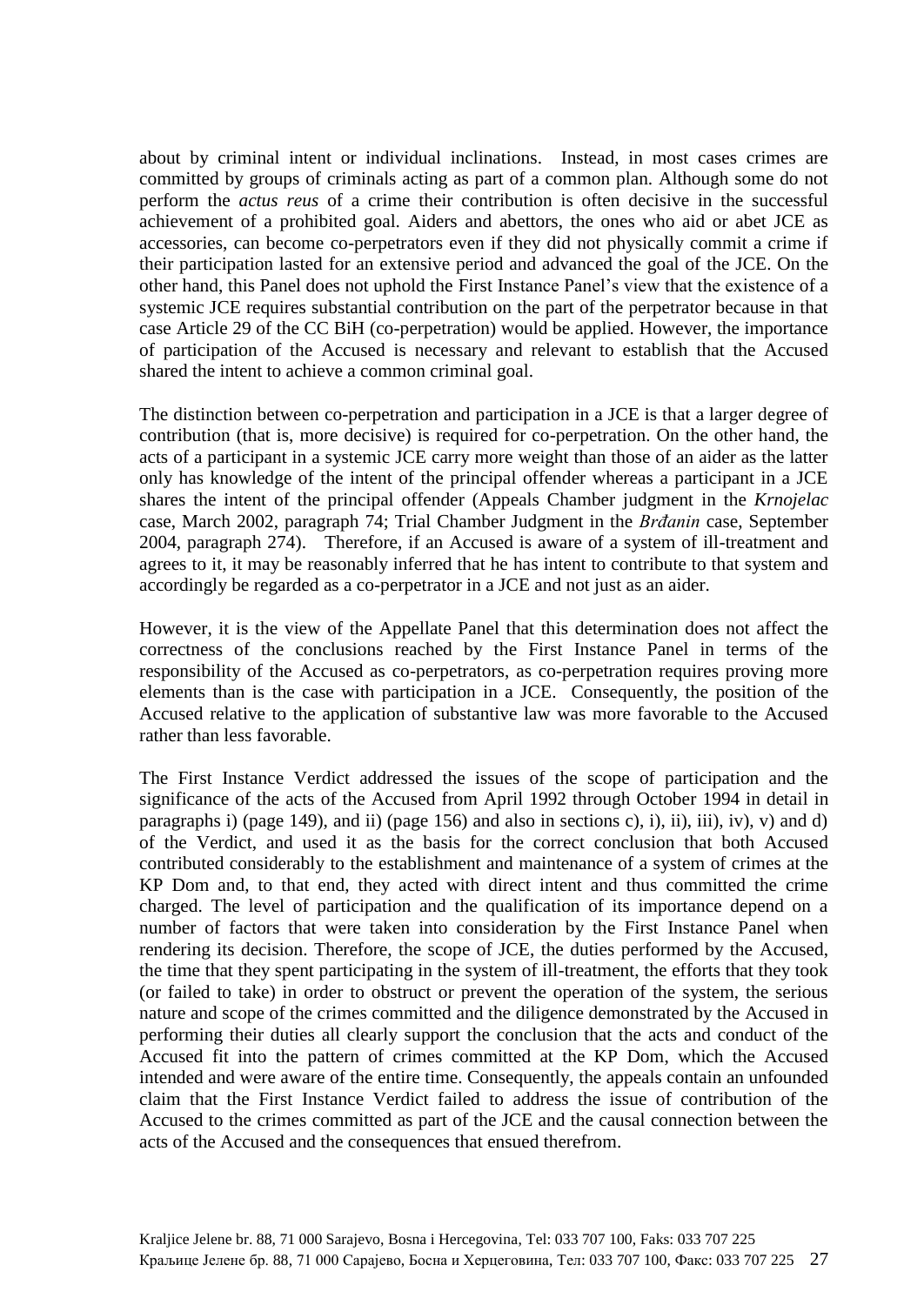In his testimony, Accused Todović himself stressed that he played an important role in establishing and operating the detention camp and his *de facto* position that allowed him to send individuals to solitary confinement, to perform work, to search the rooms of detainees or to impose disciplinary measures, which is consistent with the testimony of Ekrem Zeković, FWS 104, FWS 138, FWS 71, FWS 85 and others. The persons who were the direct victims of the orders and conduct of the Accused Todović are the best and most credible indicators that the Accused was at the KP Dom at the time relevant to the indictment and that by his acts he established and maintained a system of repression in force at the time. To that end, the First Instance Panel correctly concluded that his temporary absence from the KP Dom does not exclude him from the JCE in which he participated because his absence was not permanent and as no one substituted for him during his absence.

As for the Accused Rašević, his acts contributed considerably to the system of ill-treatment at the Foča KP Dom and his powers and authority were defined under the Book of Rules in force at the time of commission of the offense. He proved to be an exceptionally able Commander of the guards and, as he himself put it, he established and maintained an efficient operation of the KP Dom. Bearing in mind the testimony of almost all of the witnesses, the crimes that were committed there were not isolated individual incidents but constituted an overt pattern of behavior and conduct. The imprisonment, interrogations, the taking away and the killings followed a formal procedure that was maintained and operated by the Accused.

The irrefutable conclusion is that the Accused were not only aware of but agreed with the crimes that were committed and they contributed actively to the furthering of the system.

Based on the foregoing, the Appellate Panel finds that the First Instance Verdict provided valid reasons to conclude that there was an organized system of ill-treatment in force at the KP Dom, that the Accused Rašević and Todović were aware of that system and of the nature and scope of criminal activities that were carried out within that system and that by their acts they contributed decisively to maintain the system.

The Defense's objection that the Accused Rašević was powerless to change anything and that he remained in the detention camp only to help the detainees with his presence is not accepted because it is inconsistent with the aforementioned evidence and facts established during the proceedings. His possible personal disagreement with the committed crimes cannot be used as a ground for releasing him from the responsibility for everything that was done since he did nothing to stop further crimes or to protect or release the detainees (as a group) that were within his purview. Shared intent to implement JCE "does not require personal satisfaction or enthusiasm, or personal initiative in contributing to the joint enterprise." Shared criminal intent does not require the co-perpetrator's personal satisfaction or enthusiasm or his personal initiative in contributing to the joint enterprise (Appeals Chamber judgment in the *Krnojelac* case, paragraph 100).

Individual acts of the Accused that possibly could be defined as benevolent do not relieve him of his responsibility for his other actions which establish the essential elements of the offense that he was found guilty of. Some of his actions were taken into consideration as mitigating circumstances in the course of determining the sentence where the First Instance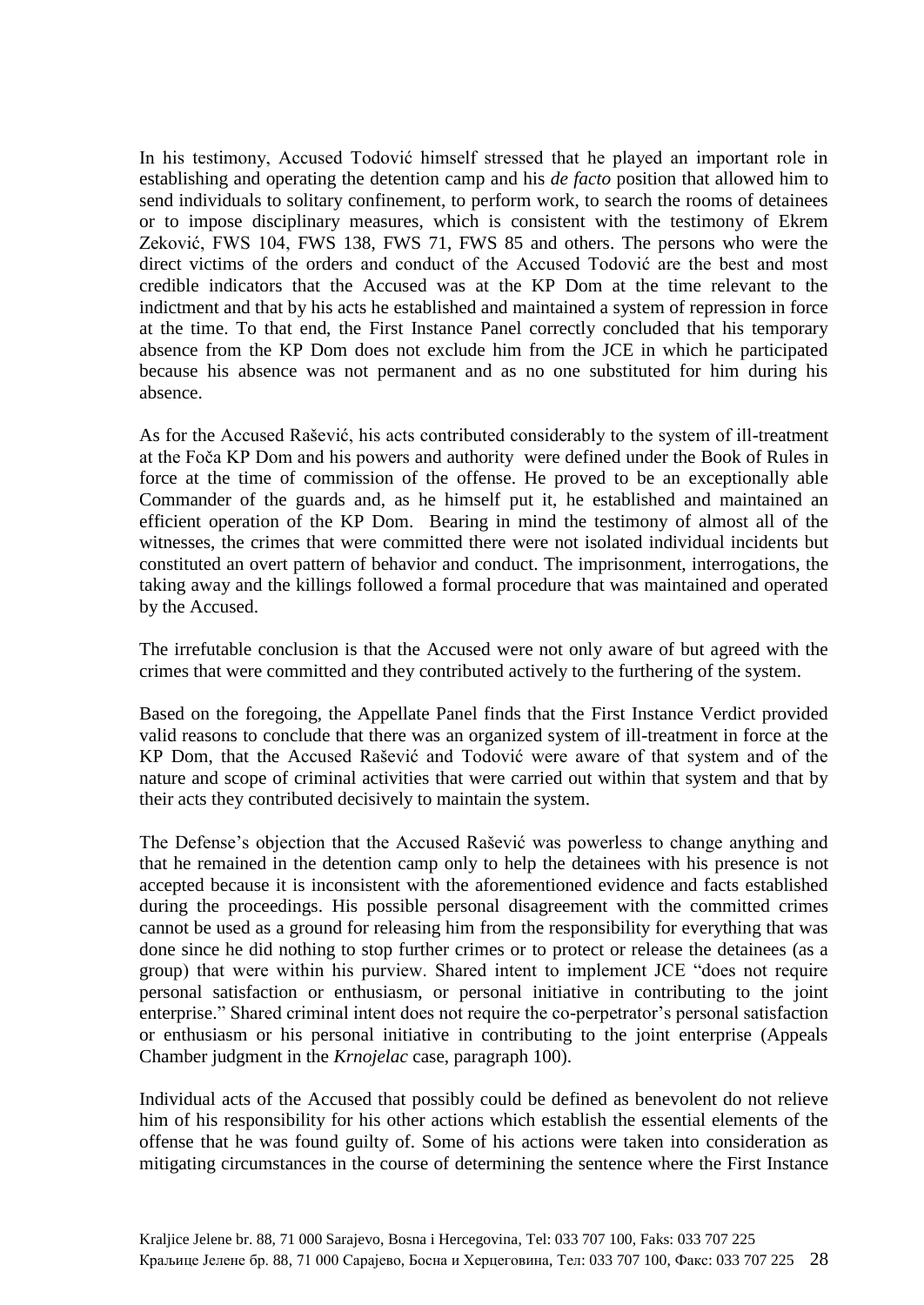Panel correctly assessed the overall behavior and conduct of the Accused relative to the offense in question. It is important to stress that the challenged Verdict correctly states that the occasional offering of assistance to certain detainees was never directed at undermining the management and operation of the detention camp but rather constituted individual acts that were carried out in secrecy and they never grew to become possible attempts to change the established system of ill-treatment.

The Appellate Panel finds that the arguments in the appeals that during the First Instance proceedings the Prosecutor's Office failed to prove the existence of a discriminatory intent as an essential element of persecution as a Crime against Humanity are unfounded.

The discriminatory treatment of non-Serbs, as correctly concluded by the First Instance Panel on a number of occasions emanates from almost every act of the Accused covered by the Indictment as clearly confirmed by the treatment of non-Serb detainees that was substantially different from the treatment received by Serb detainees. This Panel fully affirms the First Instance Panel's reasonable conclusion specifically mentioned on page 167 of the challenged Verdict and emphasizes that the acts of the Accused constituted a gross and flagrant denial of fundamental rights of individuals in violation of international law such as the right to life, liberty and security, the right not to be subjected to torture or to inhuman or degrading treatment on the grounds of membership in a group of people or a community of a different ethnicity and religion. Hence the Accused acted solely on discriminatory grounds and with a discriminatory intent. Based on the foregoing, the Appellate Panel finds that the raised objections are unfounded and are refused accordingly. The appeals by defense counsel also focused on the First Instance Panel's decision to find the accused guilty under the theory of Command responsibility under Article 180(2) of the CC BiH.

Having considered the arguments from the appeals, this Panel first notes that it is completely illogical to find the Accused criminally responsible for planning, instigating, ordering or committing the offense while simultaneously convicting him of failing to prevent the crime or punish the perpetrator thereof.

To that end, the Trial Chamber judgment in the *Krnojelac* case reads that "it is inappropriate to convict under both heads of responsibility for the same count based on the same acts". In the context of placing criminal responsibility on the Accused, it would be reasonable to enter a conviction under the heading of the responsibility that gives the most accurate account of the Accused's conduct. As the Accused in the present case were found criminally responsible as co-perpetrators in a systemic JCE and as the First Instance Panel found beyond a reasonable doubt that they committed acts as co-perpetrators, which this Panel accepts in entirety, it is improper to enter a conviction under both types of responsibility for the same acts.

Generally speaking, conviction under both types of responsibility is not possible and the First Instance Verdict in a way acknowledged that by stating "However, as co-perpetration of a JCE is the more factually appropriate mode of culpability, command responsibility will be used only in connection with sentencing".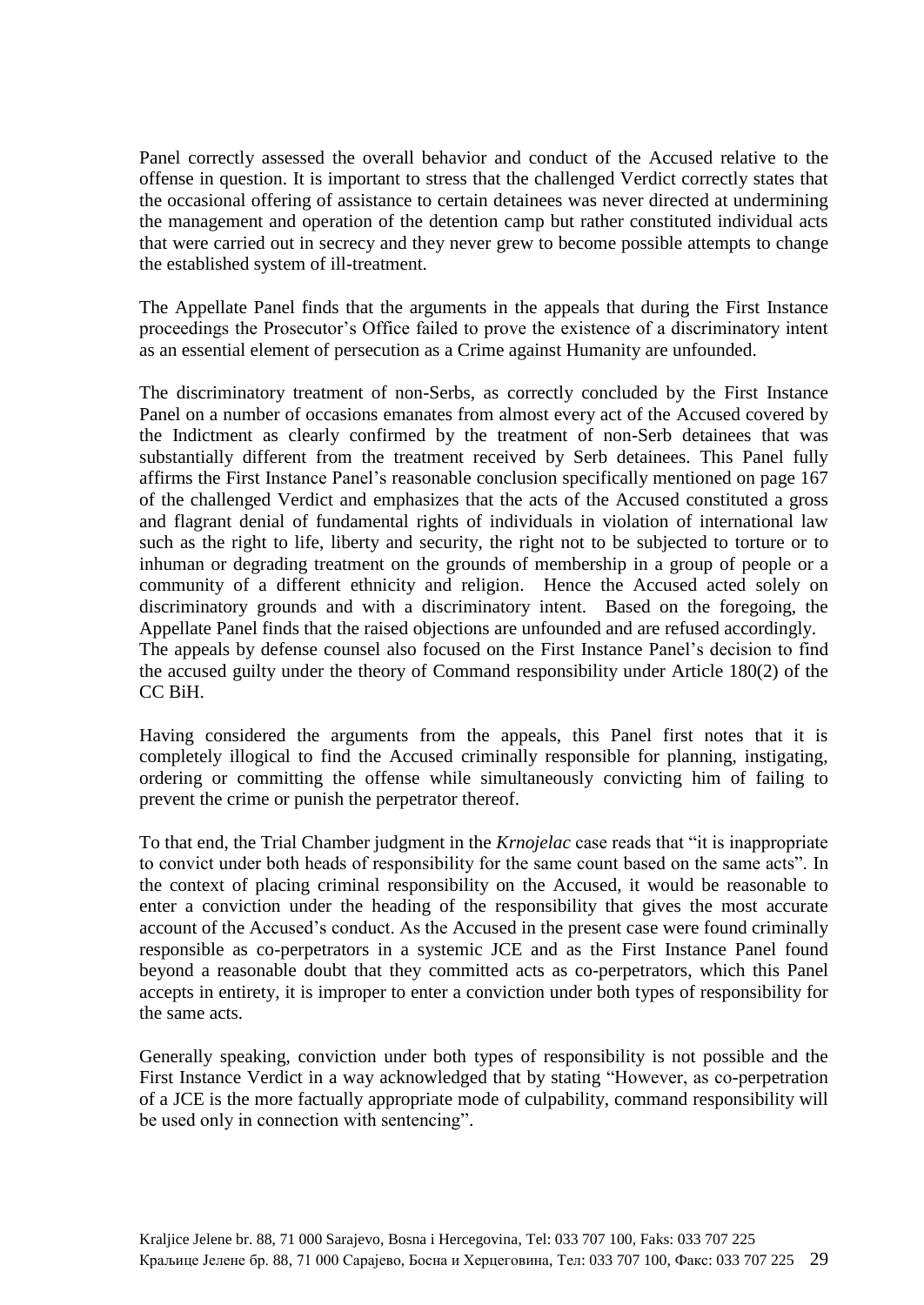In substance, this line of thought of the First Instance Panel is erroneous and this solution is not possible. Command Responsibility can be an aggravating factor and it depends on the status of an Accused in relation to his subordinates. However, the Accused may not be convicted on both grounds but sentenced on only one ground, as was done in the challenged Verdict.

Bearing in mind that the First Instance Panel's determination was to the detriment of the Accused, this Panel grants the appeals in part, reverses the First Instance Verdict in terms of the legal characterization of the offense and finds the Accused guilty of the criminal offense of Crimes against Humanity in violation of Article 172(1)(h) in relation to subparagraphs (a), (c), (d), (e), (f) and (k) of the CC BiH, in conjunction with Articles 29 and  $180(1)$  of the CC BiH.

The appeals claim the application of an incorrect substantive law, that is, they claim that the First Instance Panel erroneously applied the CC BiH in lieu of the CC SFRY that was allegedly applicable at the time of commission of the offense. However, their claim of a violation of the Principle of Legality and the time issue under Articles 3 and 4 of the Criminal Code of Bosnia and Herzegovina are unfounded.

It is beyond dispute that at the time of perpetration of the acts charged against the Accused (satisfying all the elements of the criminal offense of Crimes against Humanity) the criminal offense was not prescribed by the Criminal Code of the SFRY as the substantive law applicable at the time of commission of the offense.

It is also beyond dispute that according to the principle of legality, no punishment or other criminal sanction may be imposed on any person for an act which, prior to being perpetrated, has not been defined as a criminal offense by law or international law, and for which a punishment has not been prescribed by law (Article 3 of CC BiH). The principle of time constraints regarding applicability provides that the law that was in effect at the time when the criminal offense was perpetrated shall apply to the perpetrator of the criminal offense and that if the law has been amended on one or more occasions after the criminal offense was perpetrated the law that is more lenient to the perpetrator shall be applied (Article 4 of CC BiH). The principle of legality is also incorporated in Article 7(2) of the ECHR and Article 15(1) of the International Covenant on Civil and Political Rights ("ICCPR").

On the other hand, Article 4a) of the CC BiH, correctly invoked by the First Instance Verdict, provides that Articles 3 and 4 of this Code shall not prejudice the trial and punishment of any person for any act or omission which at the time when it was committed was criminal according to the general principles of international law. This effectively adopts the provisions of Article 7(2) of the ECHR and Article 15(2) of the ICCPR and allowing for exceptional derogations from the principle laid down in Article 4 of the CC BiH and for derogation from the mandatory application of a more lenient law in proceedings pertaining to criminal offenses under international law. That is the exact situation in the present case because we are dealing with a charge that involves a violation of rules of international law. As correctly reasoned in the challenged Verdict, Crimes against Humanity at the time relevant to the Indictment was undoubtedly a criminal offense from the viewpoints of customary international law and the "principles of international law"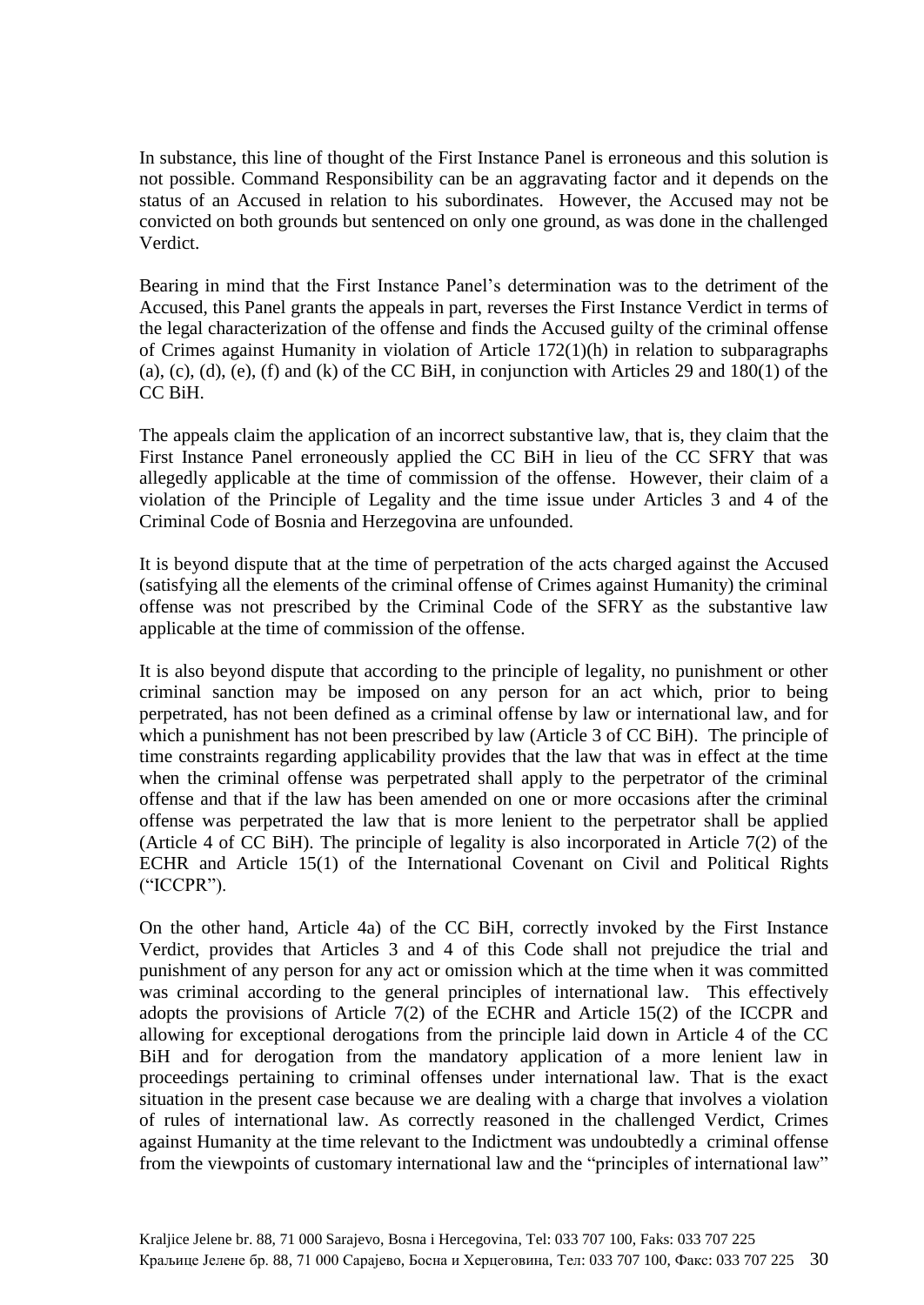respectively. The First Instance Panel stated exhaustive reasoning in support of this conclusion, and those arguments are entirely valid and correct and are as such accepted by this Panel in their entirety.

In addition, customary international law and inter-state agreements signed by the Socialist Federal Republic of Yugoslavia automatically became binding on Bosnia and Herzegovina at the time when Bosnia and Herzegovina was part of the Socialist Federal Republic of Yugoslavia and after it became a successor State to the former Socialist Federal Republic of Yugoslavia. The 1978 Vienna Convention on the Succession of States in Respect of Treaties, ratified by the Socialist Federal Republic of Yugoslavia on 18 April 1980, provides in Article 34 that any treaty in force at the time of the succession of States in respect of the entire territory of the predecessor State continues in force in respect to each successor State so formed unless the States concerned otherwise agree. Furthermore, Bosnia and Herzegovina declared on 10 June 1994 that as a successor State it accepted all of the treaties that were binding on the former Yugoslavia. Additionally, Article 210 of the Constitution of the Socialist Federal Republic of Yugoslavia provides that treaties are implemented automatically and applied directly as of the date of their entry into force without having to adopt implementing regulations.

It follows that Bosnia and Herzegovina, as a successor State of the former SFRY, ratified the ECHR and the ICCPR and that these instruments were binding on Bosnia and Herzegovina as these instruments stipulate an obligation to try and punish any person for any act or omission which, at the time when it was committed, was criminal according to the general principles of international law (there is no dispute that the offence of Crimes against Humanity is criminal). This Panel is of the view that the arguments from the appeals that the trial and punishment for this offense amounted to a violation of the principle of *nullum crimen sine lege* are unfounded in their entirety.

Having reviewed the decision on the punishment together with the appeals of the defense counsel and of the Accused Savo Todović, this Panel took into consideration that the First Instance Panel assessed the circumstances bearing on the magnitude of punishment as required by Article 48 of the CC BiH (General Principles of Meting Out Punishments). The First Instance Verdict considered the sentence prescribed for the offense, the purpose of punishment, the degree of criminal liability of the Accused, the circumstances surrounding the commission of the offense, the degree of danger or injury to the protected object, the past conduct of the perpetrator, his personal situation and his conduct after the perpetration of the criminal offense.

As for the Accused Savo Todović, the First Instance Panel determined that his position at the KP Dom, the manner in which he used or failed to use that position and the manner in which he committed the offenses charged were aggravating circumstances, whereas the Accused's life before the war was a mitigating circumstance. When reviewing this assessment and the reasons adduced by the First Instance Panel to that end, the Appellate Panel disagrees with the arguments of the appeal and this Panel finds that adequate importance was attached by the First Instance Panel to both aggravating and mitigating circumstances and that the First Instance Panel assessed them correctly by taking into consideration all the subjective and objective factors pertaining to the offense and its perpetrator. Accordingly, the imposed sentence of imprisonment for a term of 12 years and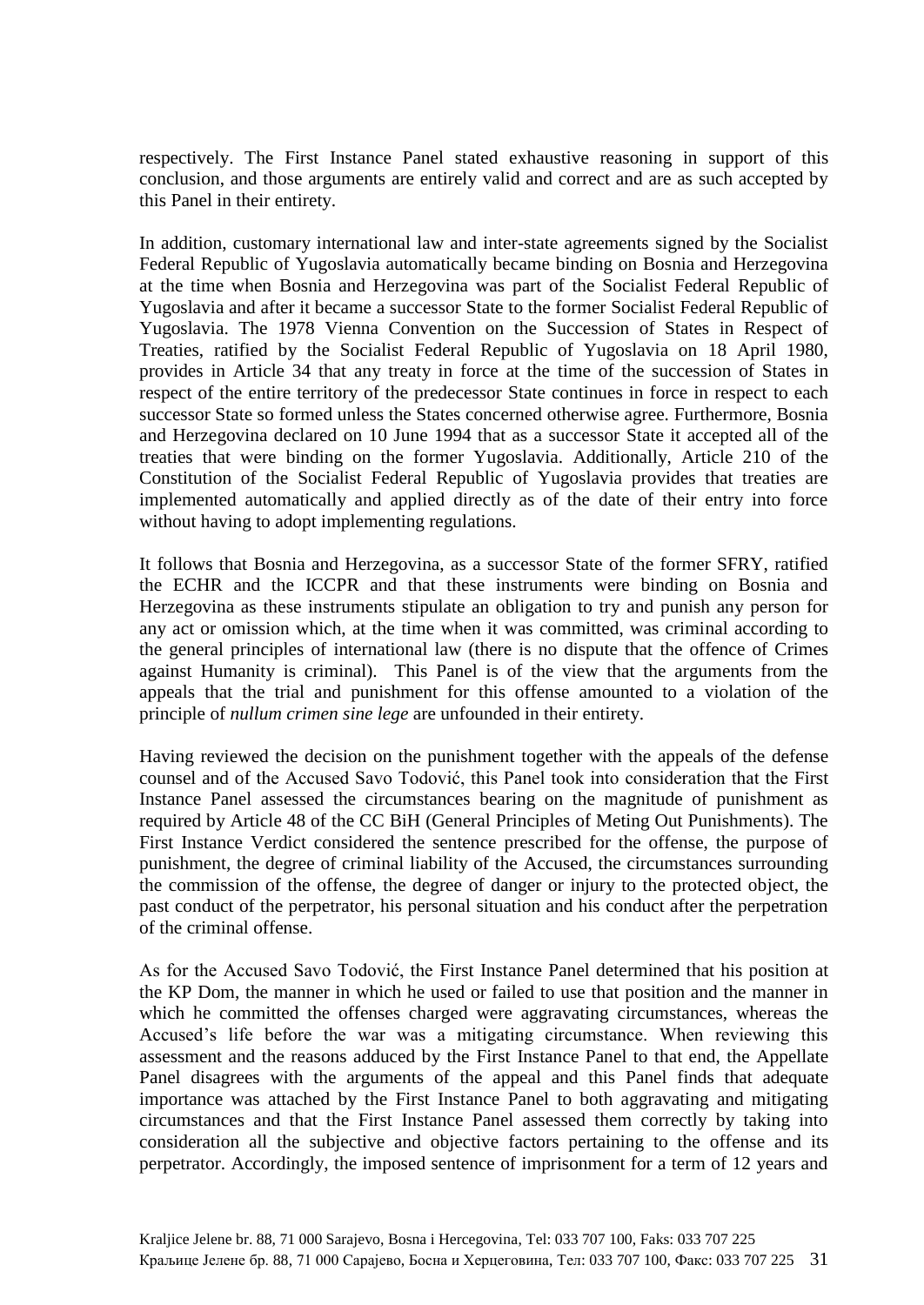6 months (crediting the time spent in custody) is a proportionate punishment reflecting the serious nature of the offense the Accused was found guilty of in light of the fact that the protected object here is universal human values that are a prerequisite and basis for a joint and humane existence.

Bearing this in mind, the imposed punishment achieves the general and specific purpose of punishment under Article 39 of the CC BiH, rendering the claims of the appeals unfounded.

With respect to the Accused Mitar Rašević, the First Instance Panel considered both aggravating and mitigating circumstances, finding that the manner in which he used or failed to use his authority constituted an aggravating factor while his conduct prior to the commission of the offense constituted a mitigating circumstance. Moreover, the First Instance Panel, having assessed the circumstances surrounding the commission of the offense, found that the mitigating circumstances outweigh the aggravating circumstances to a considerable extent and constitute particularly mitigating circumstances leading to the conclusion that the purpose of the punishment can be achieved by a sentence of imprisonment for a term of 8 years and 6 months.

While noting that the First Instance Panel assessed the mitigating circumstances to the extent that they necessitated the imposition of a sentence below the minimum sentence prescribed by law, this Panel finds that adequate importance was not attached to the mitigating circumstances and those circumstances were not sufficiently reflected in the imposed sentence. This resulted in a sentence that was too harsh, as was maintained by defense counsel in his appeal. The mentioned mitigating circumstances found by the First Instance Panel should carry more weight than was given to them by the First Instance Panel due to their nature and importance in light of the fact that the sentence is meted out not only in relation to the criminal offense but also in relation to the manner and circumstances of the offense and the perpetrator's character.

In the present case, the Accused attempted to alleviate and indeed did alleviate the sufferings of the detainees. Many witnesses attested to this by expressing their gratitude for what he did for them during their detention. This, coupled with the accused' sincere remorse, that according to the conclusion of the First Instance Panel was not motivated by the fact that proceedings were instituted against him, suggests that the purpose of punishment, from the viewpoints of both general and specific deterrence, may be achieved by imposing a lesser sentence of imprisonment than the one imposed by the First Instance Panel.

Consequently, the Appellate Panel partially grants the appeal by defense counsel for the Accused Mitar Rašević, reversing the sanction imposed under the First Instance Verdict and sentences the Accused to 7 years imprisonment for committing the offense. The time that the Accused spent in custody between 15 August 2003 and 28 November 2008 is to be credited towards the sentence of imprisonment. The Appellate Panel is satisfied that this punishment is proportionate to the circumstances surrounding the case that affect the imposed punishment and that it achieves the purpose of punishment under Article 39 of the CC BiH.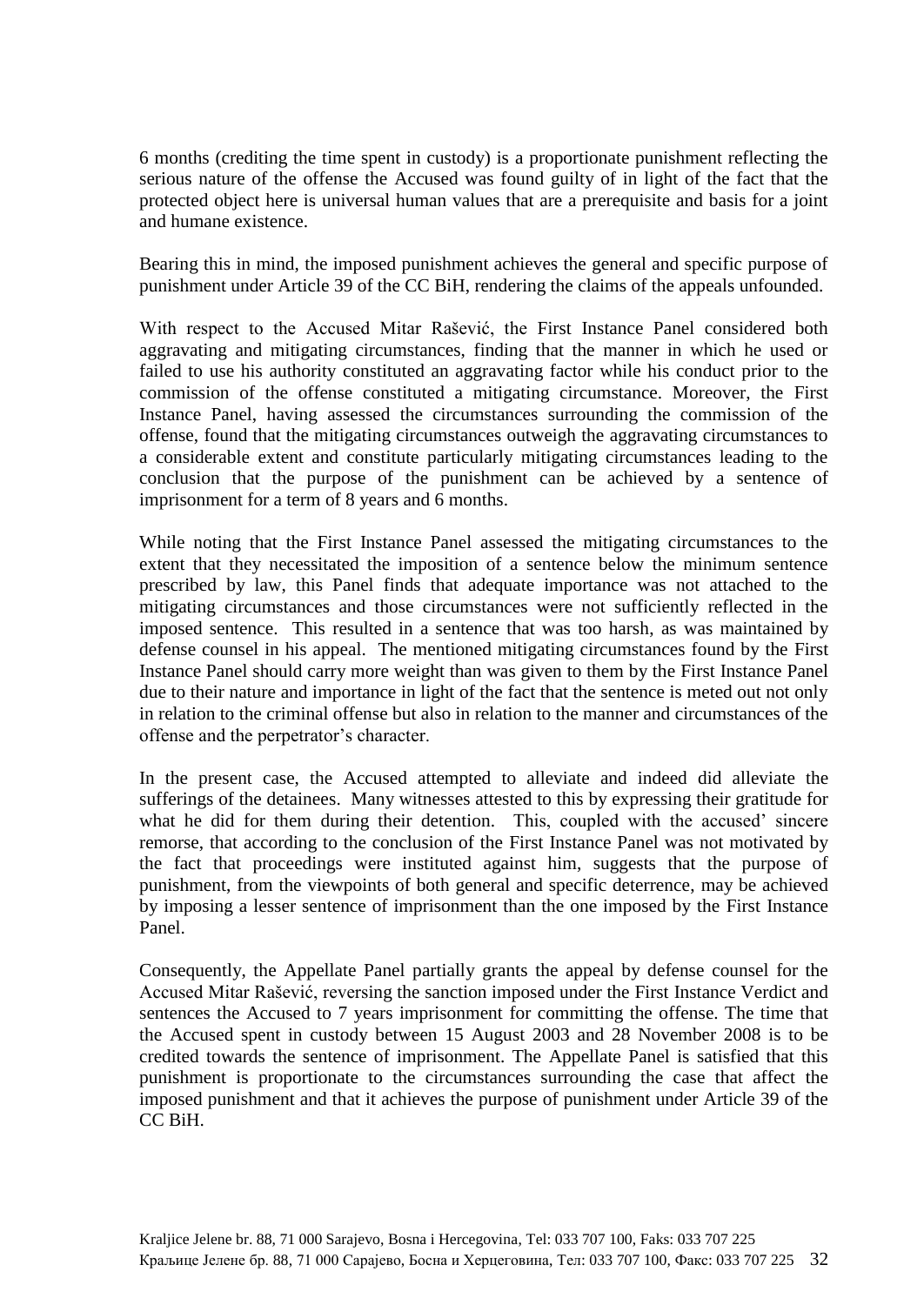Bearing in mind the purposes concerning the decision on the punishments, the arguments made on appeal by the Prosecutor's Office of BiH pertaining to the sentence of the Accused are without merit.

The Prosecutor's Office made submissions with respect to the acquitting part of the challenged Verdict whereby the Accused were acquitted of the charge of torture and of the beating of detainees under Counts 1 and 1a) of the Indictment and Counts 1b) and 1c). The First Instance Panel harmonized the Verdict's operative part with the factual findings and omitted the names of detainees for whom there was no proof of physical ill-treatment. This Panel finds the submissions of the Prosecutor to be unfounded as the First Instance Panel could not reliably establish facts under those counts on the basis of the evidence submitted. Thus, the First Instance Panel could not establish the existence of essential elements of some criminal offenses. The Appellate Panel finds that conclusion to be correct.

Contrary to the views taken in the appeals, this Panel finds that the First Instance Panel provided clear, logical and convincing reasons after having analyzed and assessed the evidence individually and as a whole. As a result, the argument in the appeal that the First Instance Panel established the facts erroneously and incompletely and that the Verdict does not contain sufficient reasons concerning the decisive facts is unfounded.

The challenged Verdict cannot be validly criticized for an incomplete and inconsistent assessment of the evidence as it contains detailed reasons for every count explaining why the Prosecutor's Office has failed to prove all the elements of certain charges. The Appellate Panel finds reasonable the First Instance Panel's finding that the witnesses who spoke in relation to the acquitting part of the Verdict (referred to in the appeal) failed to describe the serious nature of injuries that some of the detainees allegedly sustained. For that reason, an essential element of the criminal offense of Other Inhumane Acts, that physical ill-treatment brought about severe pain or suffering, was not proved beyond a reasonable doubt. Furthermore, the examined witnesses failed to corroborate certain factual allegations. That is, they failed to confirm that some of the events occurred as set out in the Indictment while some of the allegations under the Indictment (e.g. physical ill-treatment of detainees Č.M., A.S. and FWS 198) were not corroborated by a single piece of evidence to establish this fact (which is likely the reason why they were not mentioned in the appeal).

The submission in the appeal that the First Instance Panel "was obliged" to include this Count of the Indictment (1a) is unfounded bearing in mind that the Panel found in relation to subsections b) and c) that the Accused committed the offense under Article 172(k) of the CC BiH. The appeal of the Accused disregarded the fact that unlike Count 1a), the First Instance Panel found sufficient reasons with respect to the acts under other counts to arrive at a conclusion concerning the existence of the offense and criminal responsibility beyond a reasonable doubt.

All of the aforementioned pertaining to the acquitting part of the Verdict also pertain to the omitted parts of the factual accounts under Counts 1b) and 1c) of the Indictment. The First Instance Verdict gave special consideration to this part and provided detailed and correct reasoning for not finding the existence of certain charges under the aforementioned counts.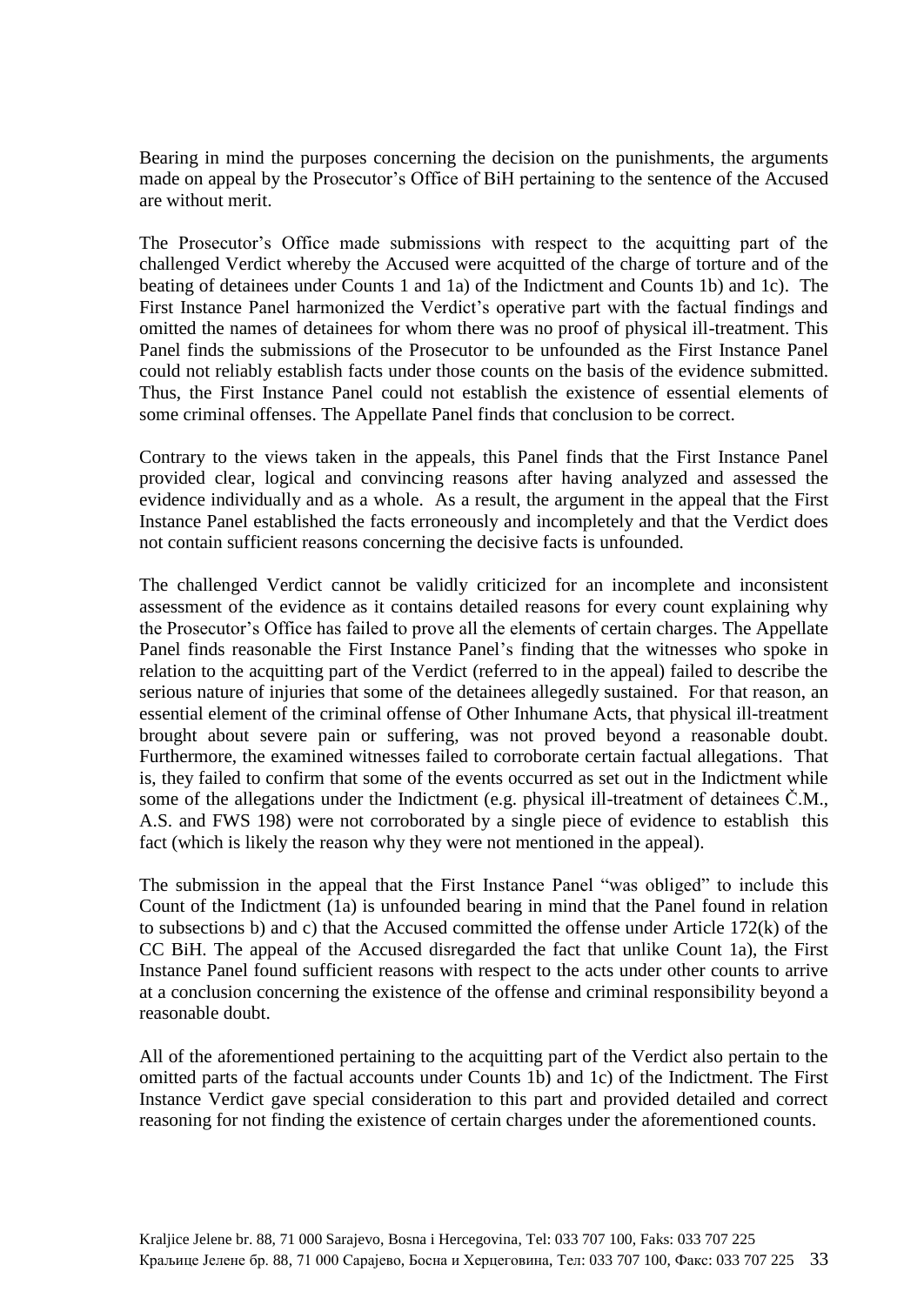With respect to Count 1b), witnesses who have been heard either did not corroborate the factual allegations (in connection with Juso Džamalija and Š.H.) or the Prosecutor failed to prove all the elements of the offense for the same reasons stated above. In regard to FWS 76, Đ.H. and M.E., the Indictment does not mention sufficient grounds for the charge as required by Article 284(a) of the CPC BiH.

The First Instance Panel gave special attention to explaining the reasons leading to the omission of certain allegations from the factual account of Count 1c), finding that those allegations were not established beyond a reasonable doubt.

The First Instance Panel assessed the testimony of witnesses FWS 82, FWS 210 and "A", the only direct participants of the described events, and justifiably found that there were serious and substantial inconsistencies in their testimony that do not corroborate the allegations under the Indictment either individually or in conjunction with other evidence. Similarly, with regard to the ill-treatment of FWS 73 and FWS 110, only witness FWS 119 testified that he was told that the Accused "beat" them, whereas witness "A" testified that FWS 73 was taken to solitary confinement but failed to confirm that the latter was physically ill-treated and abused. Witnesses FWS 82 and FWS 210 did not even mention these detainees. They are not mentioned in the appeal although Count 1c) of the Indictment specifically states "… while Savo Todović and other guards beat and kicked detainee FWS 73 in his lower abdominal region and they kicked detainee FWS 110 until he lost consciousness; after that the aforesaid detainees were locked in solitary confinement for various time periods lasting up to 15 days". The First Instance Panel reasonably omitted this part due to lack of evidence.

The appeal refers to a careful reading of the testimony of witness FWS 182 from which it undoubtedly follows that a guard hit him twice with a rifle butt following the escape of witness FWS 216 and that Accused Savo Todović attempted to hit him as well but failed. FWS 182 was then placed in solitary confinement and Todović interrogated him demanding that he confess to have aided a fugitive. It is true that this is decisive testimony but neither this witness nor the event has been mentioned under Count 1c) of the Indictment.

The appeal further states that "the First Instance Panel concluded that it was not disputable that the detainees were beaten (the appeal does not specify the detainees in question). However, the intensity and seriousness of the sustained injuries have not been described and it has not been found beyond doubt that the mistreatment caused sufficient injury to rise to the level of a criminal offense."

This conclusion in the appeal is evidently erroneous as the First Instance Panel actually concluded that the testimony, individual and as a whole, did not corroborate the allegation under the Indictment, and this pertains to detainees FWS 73 and FWS 110, additionally maintaining that "even if the Panel were to conclude that FWS 73 and FWS 110 were physically mistreated, it was not established beyond doubt that this mistreatment caused sufficient injury to rise to the level of a criminal offense."

Therefore, contrary to the appeal, the First Instance Panel found that there was not solid evidence confirming that the events as described in the acquitting part of the Indictment had actually occurred. The First Instance Panel noted that the evidence establishing the